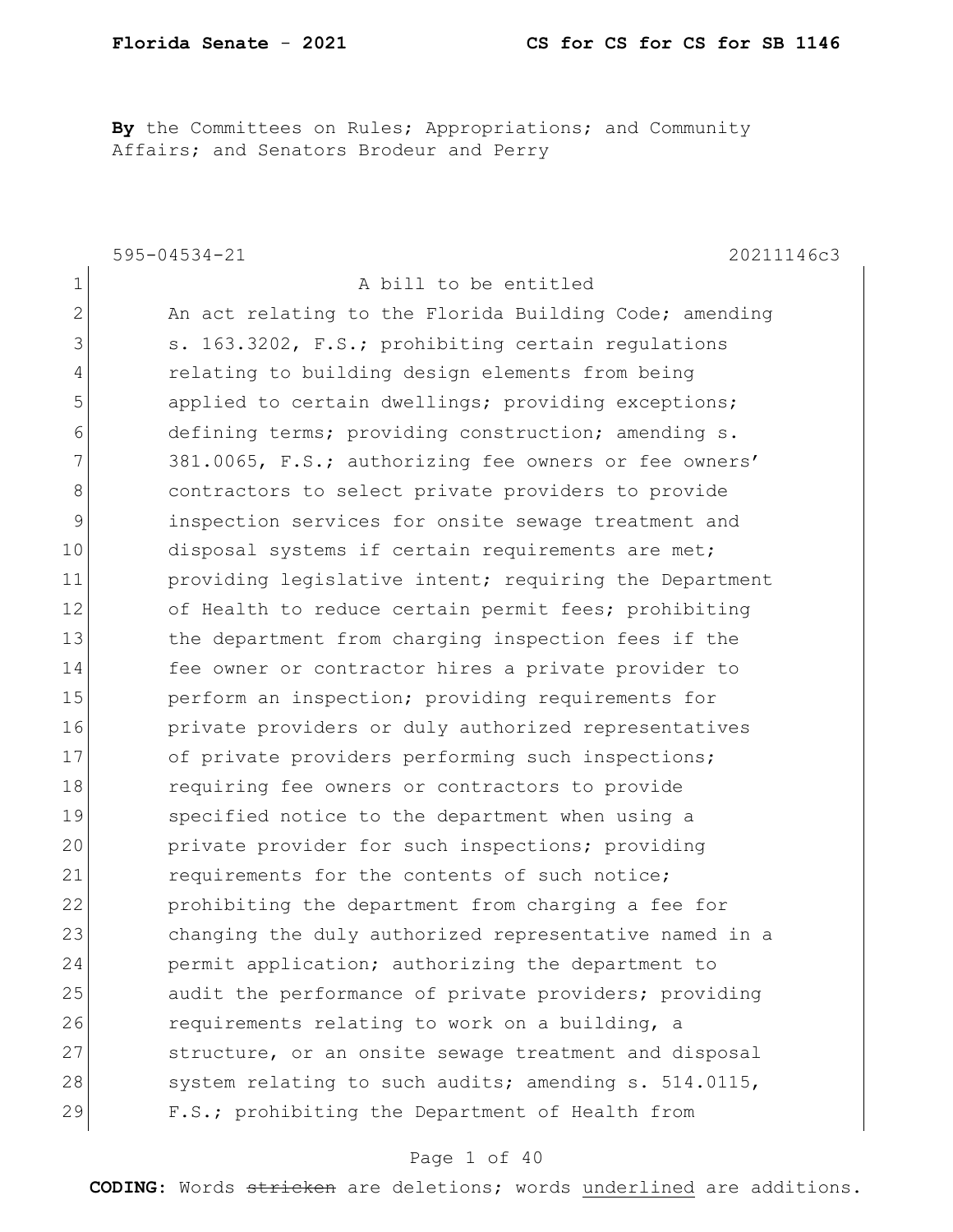|    | 20211146c3<br>$595 - 04534 - 21$                       |
|----|--------------------------------------------------------|
| 30 | requiring that pools serving assisted living           |
| 31 | facilities be compliant with rules relating to         |
| 32 | swimming pool lifequards; amending s. 553.73, F.S.;    |
| 33 | authorizing a substantially affected person to file a  |
| 34 | petition with the Florida Building Commission to       |
| 35 | review certain local government regulations, laws,     |
| 36 | ordinances, policies, amendments, or land use or       |
| 37 | zoning provisions; defining the term "local            |
| 38 | government"; providing requirements for the petition   |
| 39 | and commission; requiring the commission to issue a    |
| 40 | nonbinding advisory opinion within a specified         |
| 41 | timeframe; prohibiting a municipality, county, or      |
| 42 | special district from using preliminary maps issued by |
| 43 | the Federal Emergency Management Agency for certain    |
| 44 | purposes relating to land use changes; authorizing the |
| 45 | commission to issue errata to the code; defining the   |
| 46 | term "errata to the code"; making technical changes;   |
| 47 | amending s. 553.77, F.S.; conforming a cross-          |
| 48 | reference; amending s. 553.79, F.S.; prohibiting a     |
| 49 | local government from requiring certain contracts for  |
| 50 | the application for or issuance of a building permit;  |
| 51 | prohibiting local governments from taking certain      |
| 52 | actions relating to building permits to demolish and   |
| 53 | replace single-family residential dwellings located in |
| 54 | certain flood zones; providing requirements for such   |
| 55 | permits; amending s. 553.791, F.S.; revising and       |
| 56 | defining terms; providing requirements for qualified   |
| 57 | private providers; requiring local jurisdictions to    |
| 58 | reduce permit fees under certain circumstances;        |
|    |                                                        |

# Page 2 of 40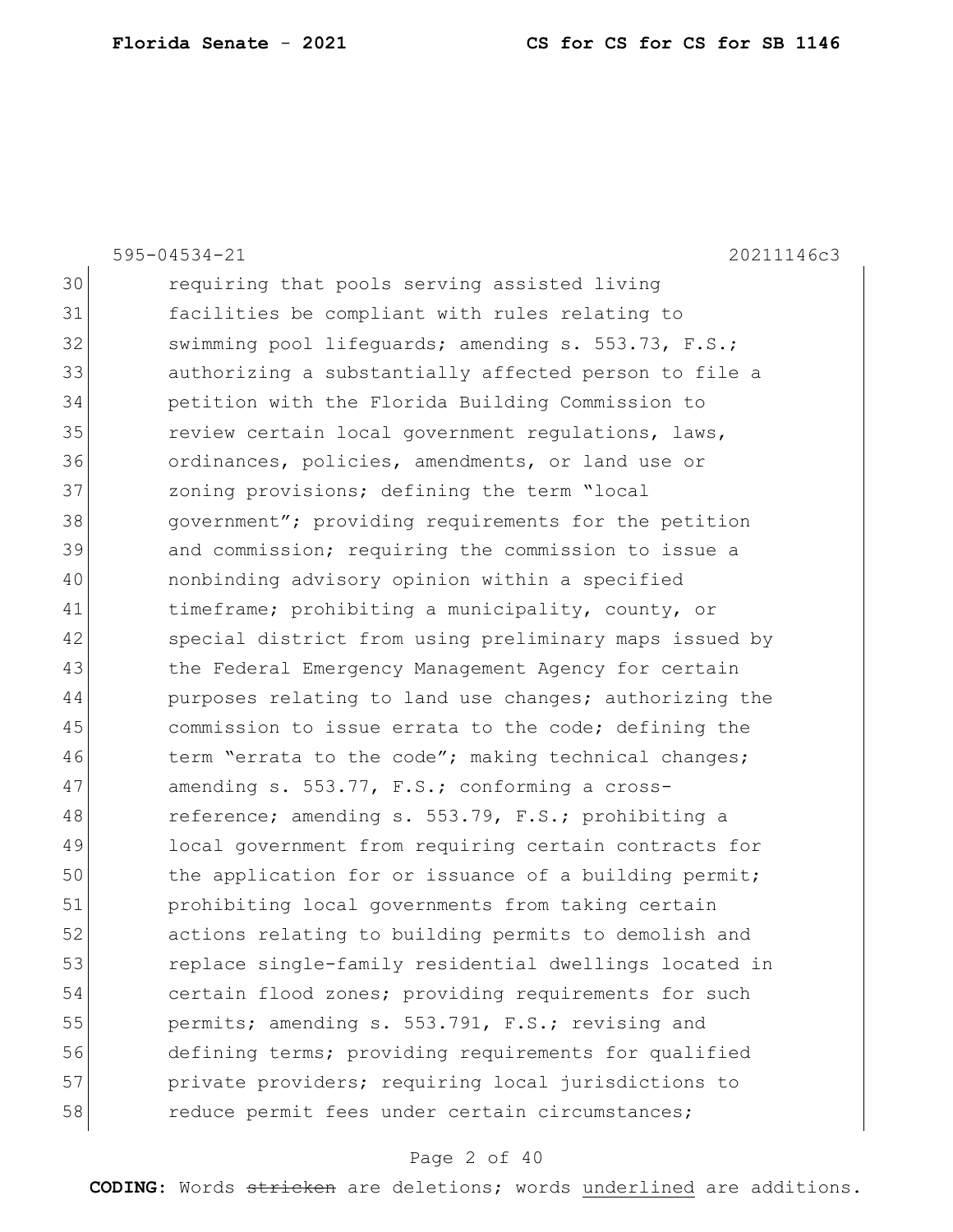|    | 20211146c3<br>$595 - 04534 - 21$                       |
|----|--------------------------------------------------------|
| 59 | deleting legislative intent; specifying that           |
| 60 | contractors using private providers to provide         |
| 61 | building code inspections services must notify local   |
| 62 | building officials in writing; revising notice         |
| 63 | requirements; deleting a provision requiring fee       |
| 64 | owners or fee owners' contractors to post certain      |
| 65 | information at a project site before commencing        |
| 66 | construction; authorizing certain affidavits to be     |
| 67 | signed with electronic signatures and be submitted to  |
| 68 | local building officials electronically; authorizing   |
| 69 | certain inspections to be performed in-person or       |
| 70 | virtually; authorizing certain reports to be signed    |
| 71 | with electronic signatures; authorizing certain        |
| 72 | notices to be electronically posted; authorizing       |
| 73 | private providers to perform certain replacements and  |
| 74 | repairs without first notifying local building         |
| 75 | officials under certain circumstances; authorizing     |
| 76 | certain forms to be signed with electronic signatures; |
| 77 | authorizing certain inspection records to be           |
| 78 | electronically posted and electronically submitted to  |
| 79 | local building officials; authorizing certificates of  |
| 80 | compliance to be electronically transmitted to local   |
| 81 | building officials; specifying that a certain registry |
| 82 | must be distinct from the registry of qualified        |
| 83 | private providers; conforming provisions to changes    |
| 84 | made by the act; authorizing a county, a municipality, |
| 85 | a school district, or an independent special district  |
| 86 | to use a private provider to provide building code     |
| 87 | inspection services for certain purposes; amending s.  |

# Page 3 of 40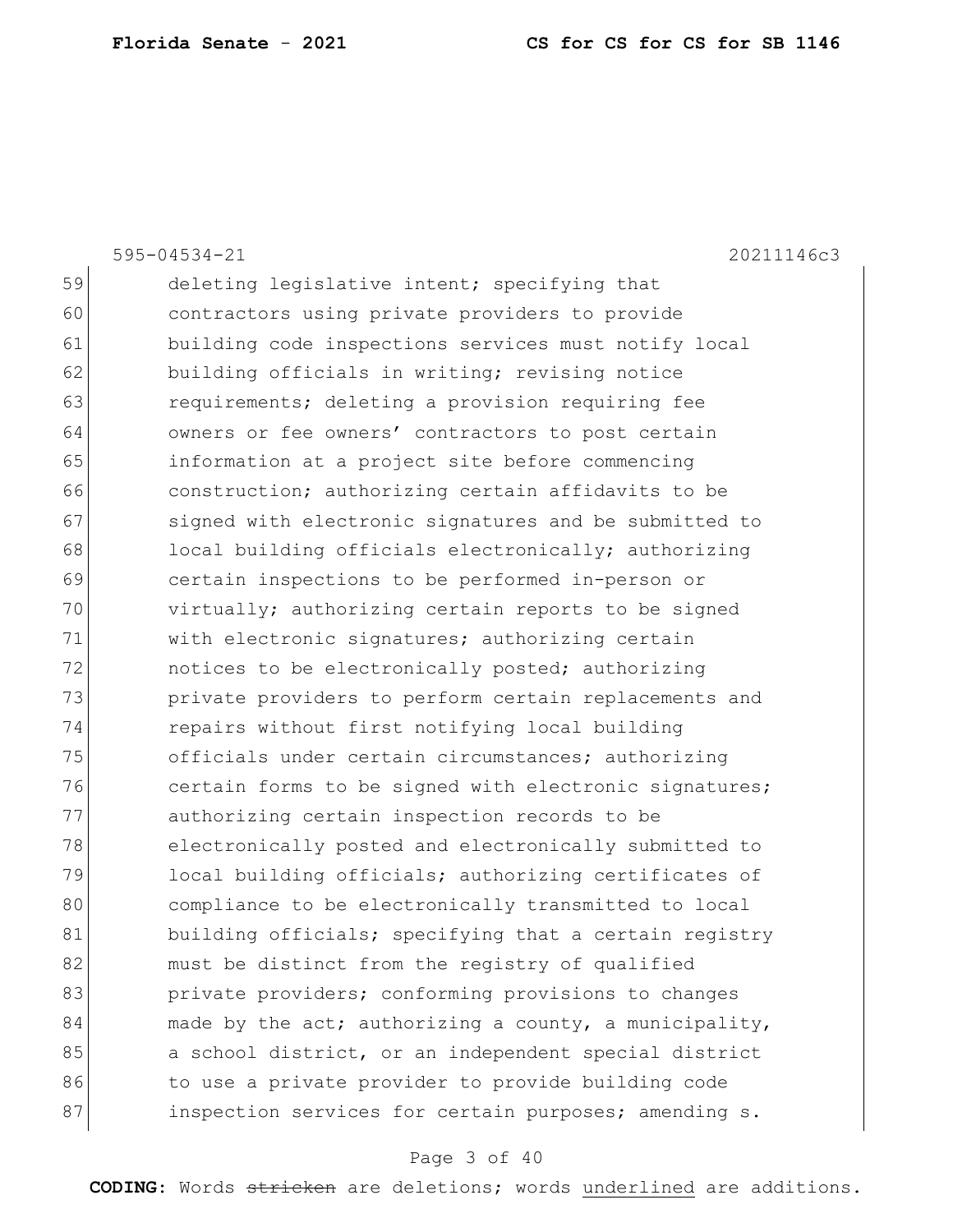|     | $595 - 04534 - 21$<br>20211146c3                               |
|-----|----------------------------------------------------------------|
| 88  | 553.842, F.S.; requiring evaluation entities that meet         |
| 89  | certain criteria to comply with certain standards;             |
| 90  | revising rulemaking requirements relating to                   |
| 91  | suspensions and revocations by the commission;                 |
| 92  | specifying that suspensions are governed by specified          |
| 93  | provisions; amending s. 553.80, F.S.; revising                 |
| 94  | requirements for the expenditure of certain unexpended         |
| 95  | revenue relating to enforcing the Florida Building             |
| 96  | Code; amending ss. 125.01 and 125.56, F.S.; conforming         |
| 97  | cross-references; making technical changes; providing          |
| 98  | an effective date.                                             |
| 99  |                                                                |
| 100 | Be It Enacted by the Legislature of the State of Florida:      |
| 101 |                                                                |
| 102 | Section 1. Present subsection (5) of section 163.3202,         |
| 103 | Florida Statutes, is redesignated as subsection (6), and a new |
| 104 | subsection (5) is added to that section, to read:              |
| 105 | 163.3202 Land development regulations.-                        |
| 106 | (5) (a) Land development regulations relating to building      |
| 107 | design elements may not be applied to a single-family or two-  |
| 108 | family dwelling unless:                                        |
| 109 | 1. The dwelling is listed in the National Register of          |
| 110 | Historic Places, as defined in s. 267.021(5); is located in a  |
| 111 | National Register Historic District; or is designated as a     |
| 112 | historic property or located in a historic district, under the |
| 113 | terms of a local preservation ordinance;                       |
| 114 | 2. The regulations are adopted in order to implement the       |
| 115 | National Flood Insurance Program;                              |
| 116 | 3. The regulations are adopted pursuant to and in              |
|     |                                                                |

# Page 4 of 40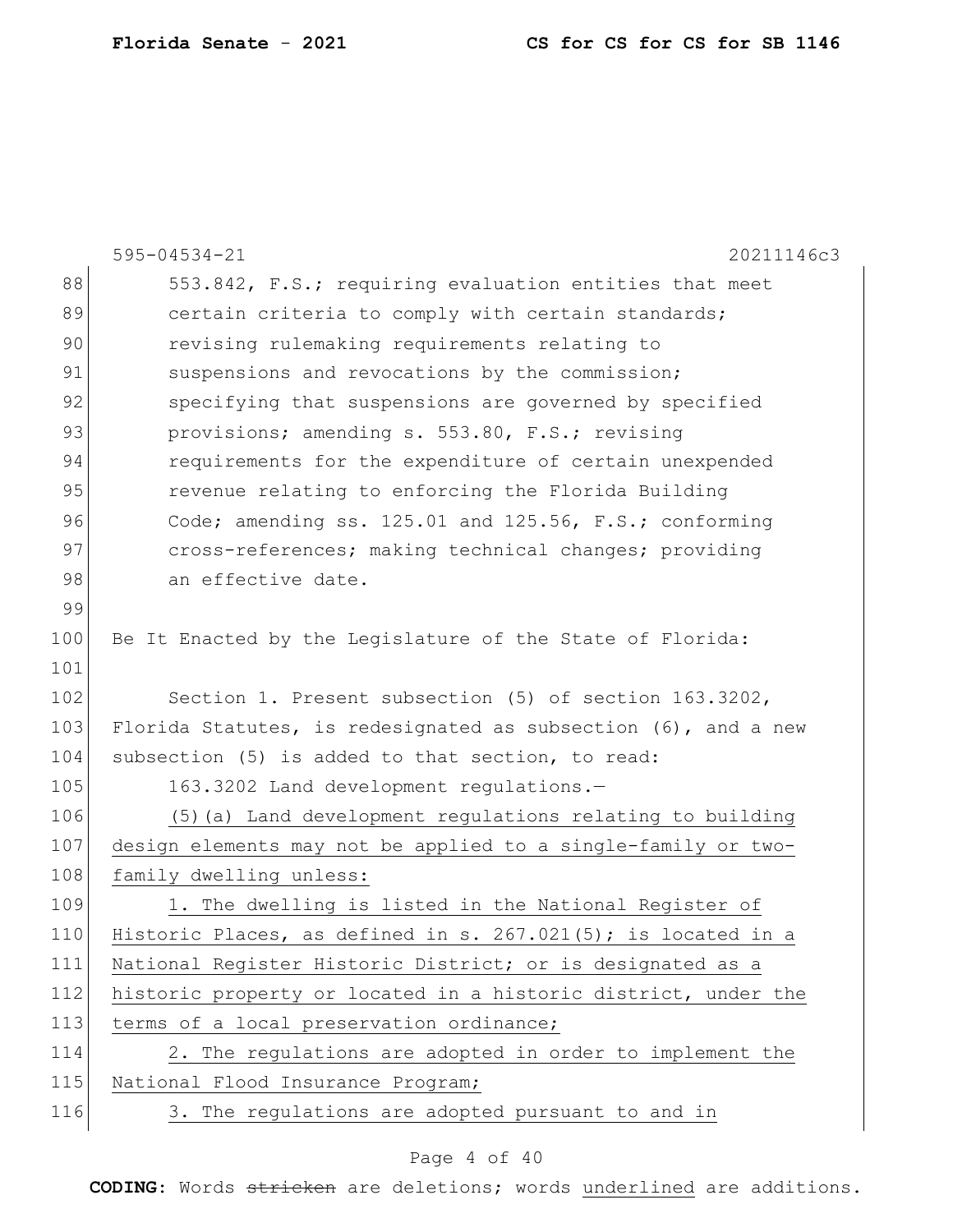|     | 20211146c3<br>$595 - 04534 - 21$                                 |
|-----|------------------------------------------------------------------|
| 117 | compliance with chapter 553;                                     |
| 118 | 4. The dwelling is located in a community redevelopment          |
| 119 | area, as defined in s. $163.340(10)$ ;                           |
| 120 | 5. The regulations are required to ensure protection of          |
| 121 | coastal wildlife in compliance with s. 161.052, s. 161.053, s.   |
| 122 | 161.0531, s. 161.085, s. 161.163, or chapter 373;                |
| 123 | 6. The dwelling is located in a planned unit development or      |
| 124 | master planned community created pursuant to a local ordinance;  |
| 125 | Оr                                                               |
| 126 | 7. The dwelling is located within the jurisdiction of a          |
| 127 | local government that has a design review board or architectural |
| 128 | review board.                                                    |
| 129 | (b) For purposes of this subsection, the term:                   |
| 130 | 1. "Building design elements" means the external building        |
| 131 | color; the type or style of exterior cladding material; the      |
| 132 | style or material of roof structures or porches; the exterior    |
| 133 | nonstructural architectural ornamentation; the location or       |
| 134 | architectural styling of windows or doors; the location or       |
| 135 | orientation of the garage; the number and type of rooms; and the |
| 136 | interior layout of rooms. The term does not include the height,  |
| 137 | bulk, orientation, or location of a dwelling on a zoning lot; or |
| 138 | the use of buffering or screening to minimize potential adverse  |
| 139 | physical or visual impacts or to protect the privacy of          |
| 140 | neighbors.                                                       |
| 141 | 2. "Planned unit development" or "master planned community"      |
| 142 | means an area of land that is planned and developed as a single  |
| 143 | entity or in approved stages with uses and structures            |
| 144 | substantially related to the character of the entire             |
| 145 | development, or a self-contained development in which the        |

# Page 5 of 40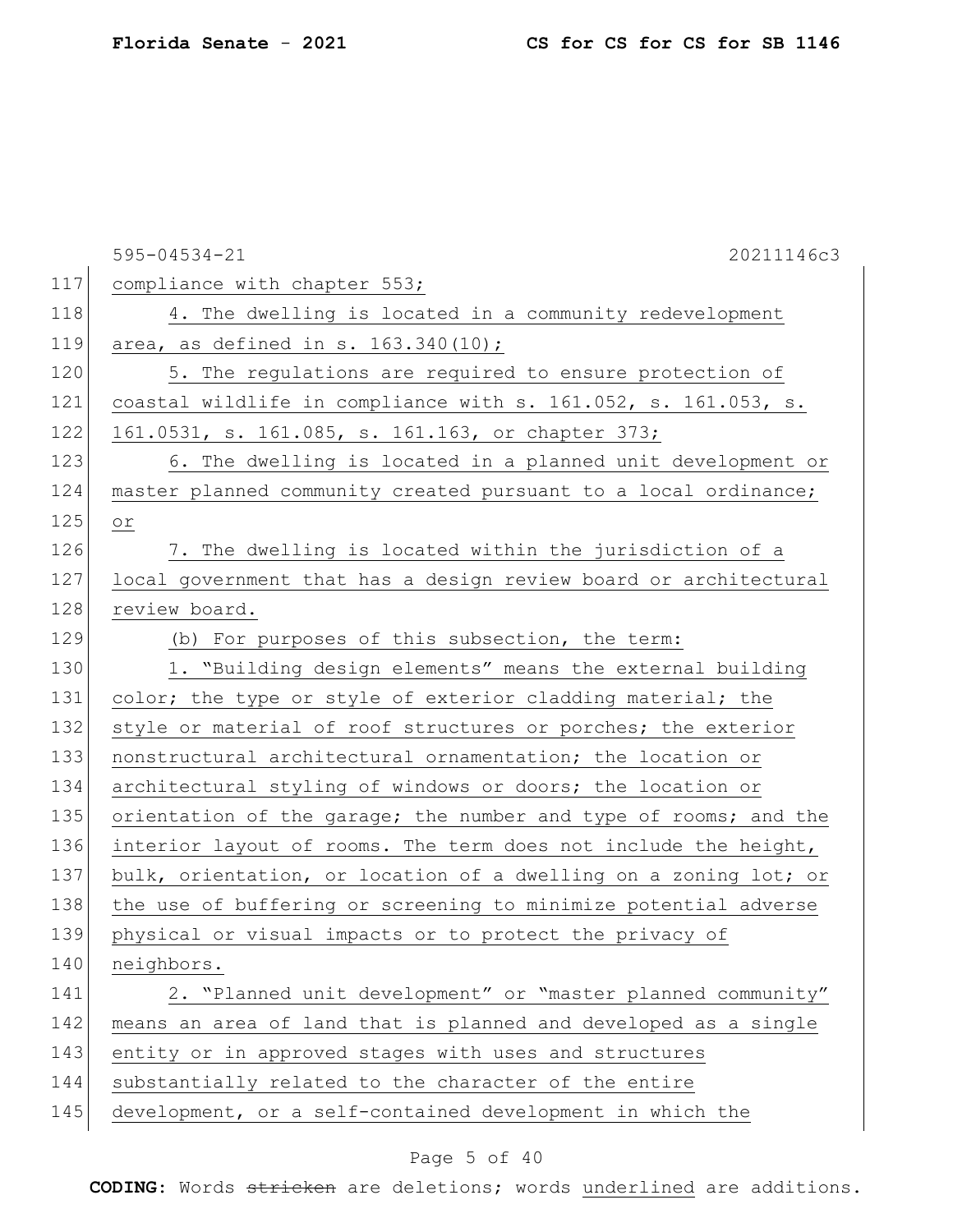|     | $595 - 04534 - 21$<br>20211146c3                                 |
|-----|------------------------------------------------------------------|
| 146 | subdivision and zoning controls are applied to the project as a  |
| 147 | whole rather than to individual lots.                            |
| 148 | (c) This subsection does not affect the validity or              |
| 149 | enforceability of private covenants or other contractual         |
| 150 | agreements relating to building design elements.                 |
| 151 | Section 2. Subsection (8) is added to section 381.0065,          |
| 152 | Florida Statutes, to read:                                       |
| 153 | 381.0065 Onsite sewage treatment and disposal systems;           |
| 154 | regulation.-                                                     |
| 155 | (8) PRIVATE PROVIDER INSPECTION SERVICES.-                       |
| 156 | (a) Notwithstanding any other law, ordinance, or policy,         |
| 157 | the fee owner of an onsite sewage treatment and disposal system, |
| 158 | or the fee owner's contractor upon written authorization from    |
| 159 | the fee owner, may select a private provider to provide          |
| 160 | inspection services for onsite sewage treatment and disposal     |
| 161 | systems and may pay the private provider directly for such       |
| 162 | services if such services are the subject of a written contract  |
| 163 | between the private provider, or the private provider's firm,    |
| 164 | and the fee owner or the fee owner's contractor, upon written    |
| 165 | authorization of the fee owner.                                  |
| 166 | (b) It is the intent of the Legislature that owners and          |
| 167 | contractors pay reduced fees related to onsite sewage treatment  |
| 168 | disposal system inspections when selecting a private provider to |
| 169 | provide such inspections. The department must calculate the cost |
| 170 | savings to the department based on a fee owner or contractor     |
| 171 | hiring a private provider to perform inspections in lieu of the  |
| 172 | department and reduce permit fees accordingly. The department    |
| 173 | may not charge fees for an inspection if the fee owner or        |
| 174 | contractor hires a private provider to perform the inspection.   |

# Page 6 of 40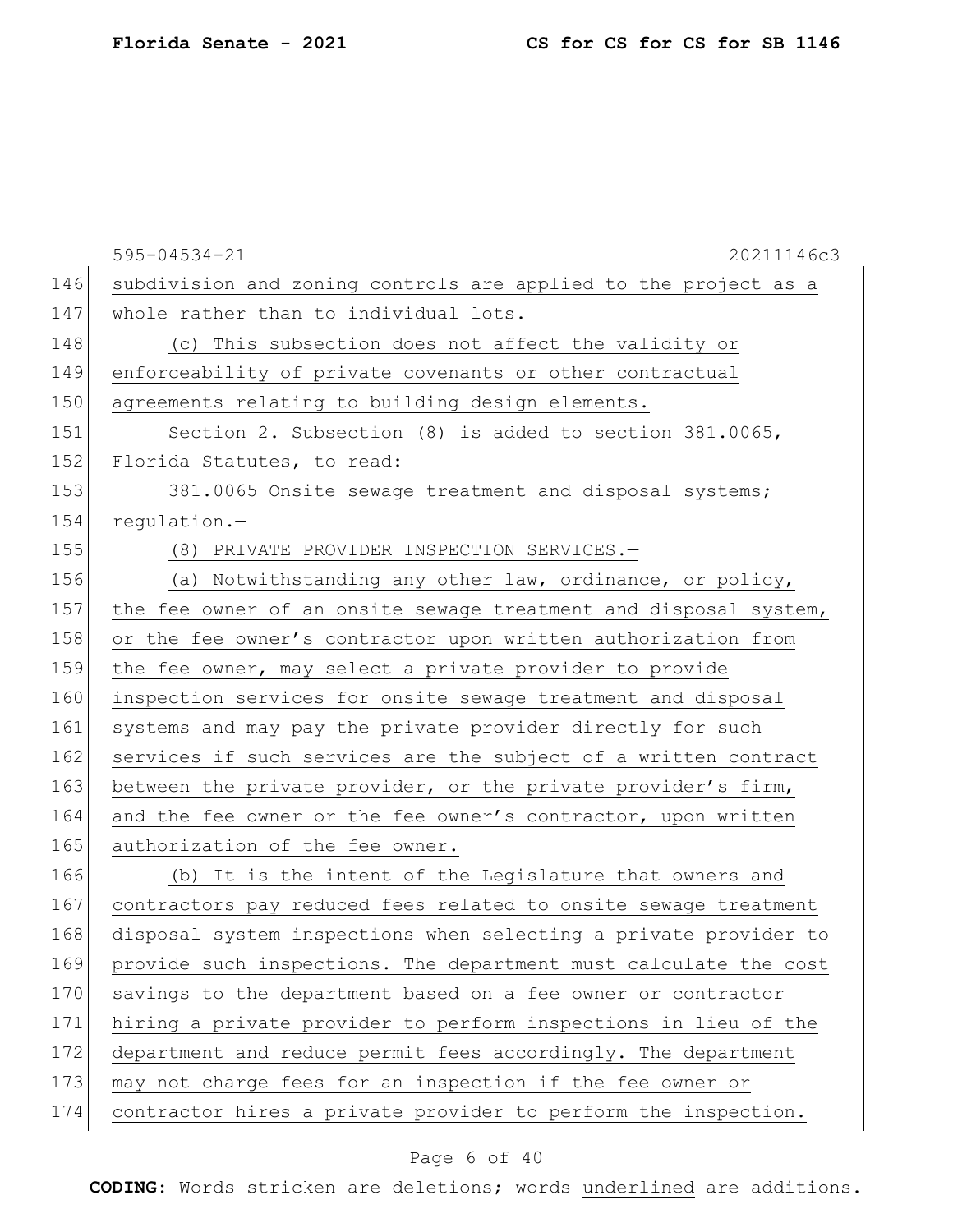|     | $595 - 04534 - 21$<br>20211146c3                                 |
|-----|------------------------------------------------------------------|
| 175 | (c) Onsite sewage treatment and disposal system inspection       |
| 176 | services may be performed only by a private provider or a duly   |
| 177 | authorized representative of a private provider within the       |
| 178 | disciplines covered under such person's licensure or if the      |
| 179 | person is certified under s. 381.0101, is a master septic        |
| 180 | contractor licensed pursuant to chapter 489, is a professional   |
| 181 | engineer who has passed all three parts of the OSTDS Accelerated |
| 182 | Certification Training, or is a person working as staff under    |
| 183 | the supervision of a licensed professional engineer and has      |
| 184 | passed all three parts of the OSTDS Accelerated Certification    |
| 185 | Training.                                                        |
| 186 | $(d) 1.$ A fee owner or the fee owner's contractor using a       |
| 187 | private provider for onsite sewage treatment and disposal system |
| 188 | inspection services must provide notice to the department at the |
| 189 | time of permit application, or by 2 p.m. local time, 2 business  |
| 190 | days before the first scheduled inspection by the department.    |
| 191 | The notice must include the following information:               |
| 192 | a. The name, firm, address, telephone number, and e-mail         |
| 193 | address of each private provider who is performing or will       |
| 194 | perform such services, the private provider's professional       |
| 195 | license or certification number, and qualification statements or |
| 196 | resumes for each private provider; and                           |
| 197 | b. An acknowledgment from the fee owner in substantially         |
| 198 | the following form:                                              |
| 199 |                                                                  |
| 200 | I have elected to use one or more private providers to           |
| 201 | provide onsite sewage treatment and disposal system              |
| 202 | inspection services that are the subject of the                  |
| 203 | enclosed permit application. I understand that the               |
|     |                                                                  |
|     | Page 7 of 40                                                     |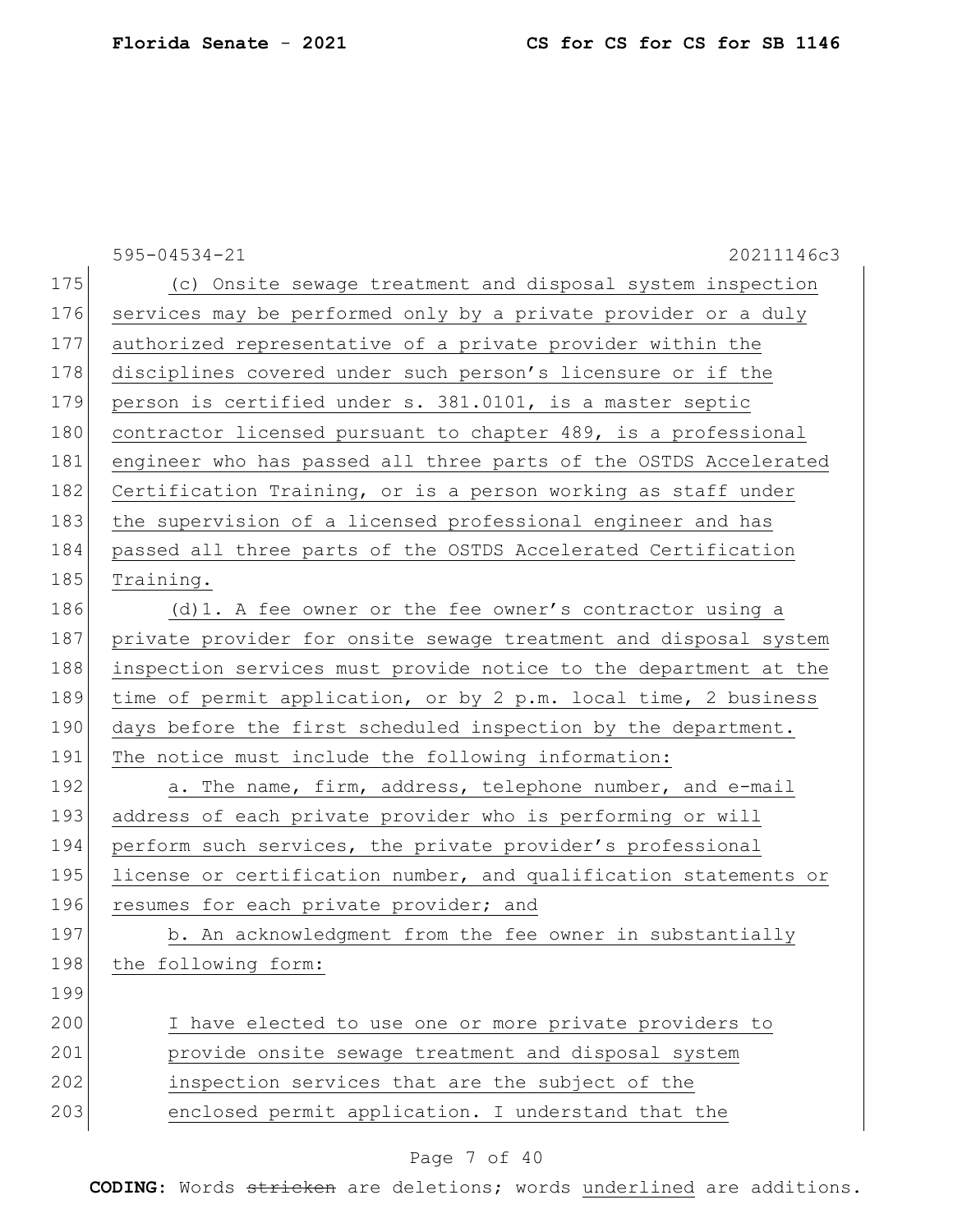|     | $595 - 04534 - 21$<br>20211146c3                                 |
|-----|------------------------------------------------------------------|
| 204 | department may not perform the required onsite sewage            |
| 205 | treatment and disposal system inspections to determine           |
| 206 | compliance with the applicable codes, except to the              |
| 207 | extent authorized by law. Instead, inspections will be           |
| 208 | performed by the licensed or certified personnel                 |
| 209 | identified in the application. By executing this form,           |
| 210 | I acknowledge that I have made inquiry regarding the             |
| 211 | competence of the licensed or certified personnel and            |
| 212 | am satisfied that my interests are adequately                    |
| 213 | protected. I agree to indemnify, defend, and hold                |
| 214 | harmless the department from any and all claims                  |
| 215 | arising from my use of these licensed or certified               |
| 216 | personnel to perform onsite sewage treatment and                 |
| 217 | disposable system inspections with respect to the                |
| 218 | onsite sewage treatment and disposable system that are           |
| 219 | the subject of the enclosed permit application.                  |
| 220 |                                                                  |
| 221 | 2. If the fee owner or the fee owner's contractor makes any      |
| 222 | changes to the listed private providers or the services to be    |
| 223 | provided by the private providers, the fee owner or the fee      |
| 224 | owner's contractor must update the notice to reflect the change  |
| 225 | within 1 business day after the change. A change of a duly       |
| 226 | authorized representative named in the permit application does   |
| 227 | not require a revision of the permit and the department may not  |
| 228 | charge a fee for making such change.                             |
| 229 | (e) The department may audit the performance of onsite           |
| 230 | sewage treatment and disposal system inspection services by      |
| 231 | private providers. However, the same private provider may not be |
| 232 | audited more than four times in a month unless the department    |

# Page 8 of 40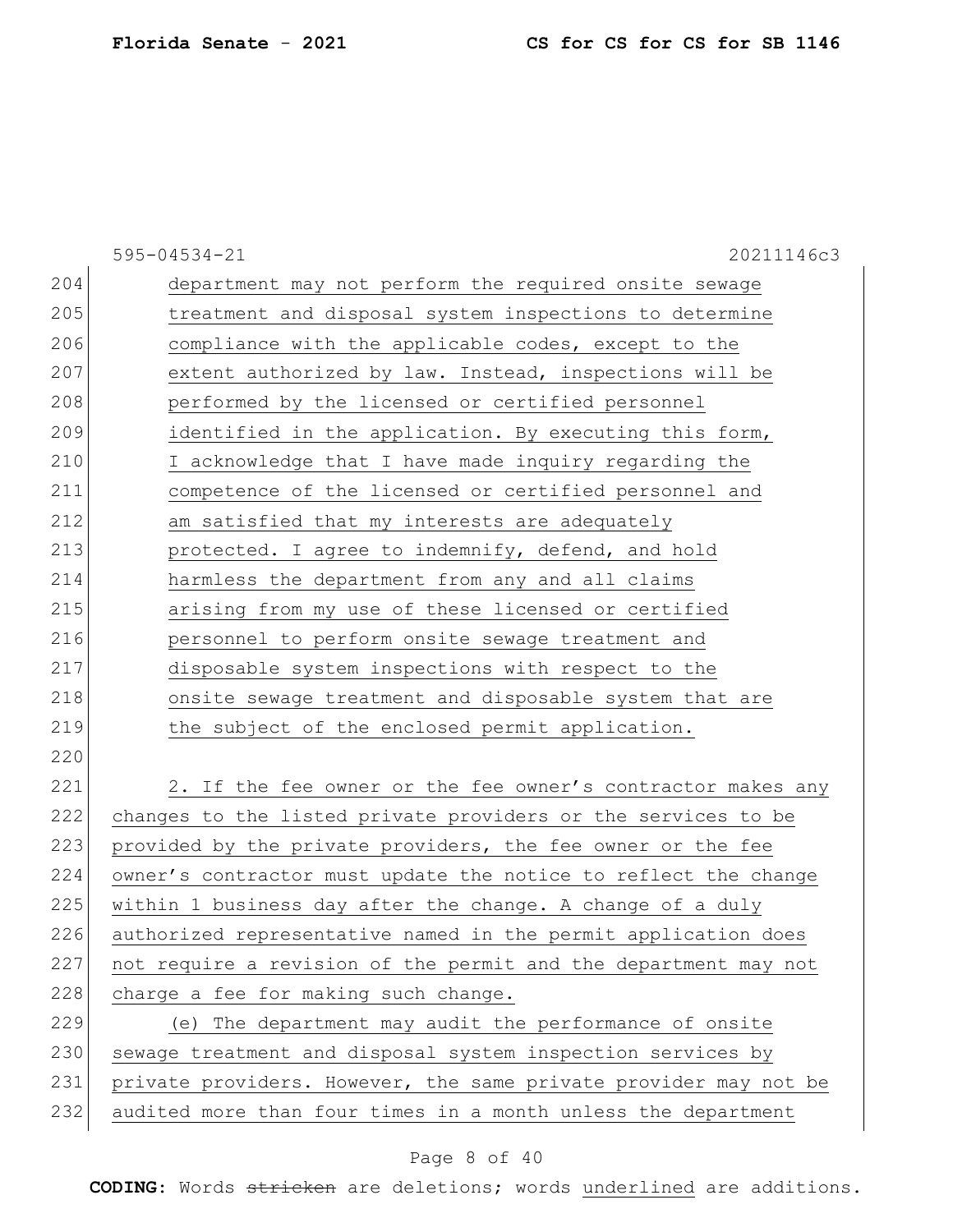|     | $595 - 04534 - 21$<br>20211146c3                                     |
|-----|----------------------------------------------------------------------|
| 233 | determines that an onsite sewage treatment and disposal system       |
| 234 | inspected by the private provider should not have passed             |
| 235 | inspection. Work on a building, a structure, or an onsite sewage     |
| 236 | treatment and disposal system may proceed after inspection and       |
| 237 | approval by a private provider if the fee owner or fee owner's       |
| 238 | contractor has given notice of the inspection pursuant to            |
| 239 | subsection (4) and, subsequent to such inspection and approval,      |
| 240 | may not be delayed for completion of an inspection audit by the      |
| 241 | department.                                                          |
| 242 | Section 3. Present subsections (3) through (8) of section            |
| 243 | 514.0115, Florida Statutes, are redesignated as subsections (4)      |
| 244 | through $(9)$ , respectively, and a new subsection $(3)$ is added to |
| 245 | that section, to read:                                               |
| 246 | 514.0115 Exemptions from supervision or regulation;                  |
| 247 | variances.-                                                          |
| 248 | (3) The department may not require compliance with rules             |
| 249 | relating to swimming pool lifeguard standards for pools serving      |
| 250 | assisted living facilities.                                          |
| 251 | Section 4. Subsections $(4)$ , $(5)$ , and $(8)$ of section 553.73,  |
| 252 | Florida Statutes, are amended to read:                               |
| 253 | 553.73 Florida Building Code.-                                       |
| 254 | $(4)$ (a) All entities authorized to enforce the Florida             |
| 255 | Building Code under pursuant to s. 553.80 shall comply with          |
| 256 | applicable standards for issuance of mandatory certificates of       |
| 257 | occupancy, minimum types of inspections, and procedures for          |
| 258 | plans review and inspections as established by the commission by     |
| 259 | rule. Local governments may adopt amendments to the                  |
| 260 | administrative provisions of the Florida Building Code, subject      |
| 261 | to the limitations in of this subsection paragraph. Local            |

# Page 9 of 40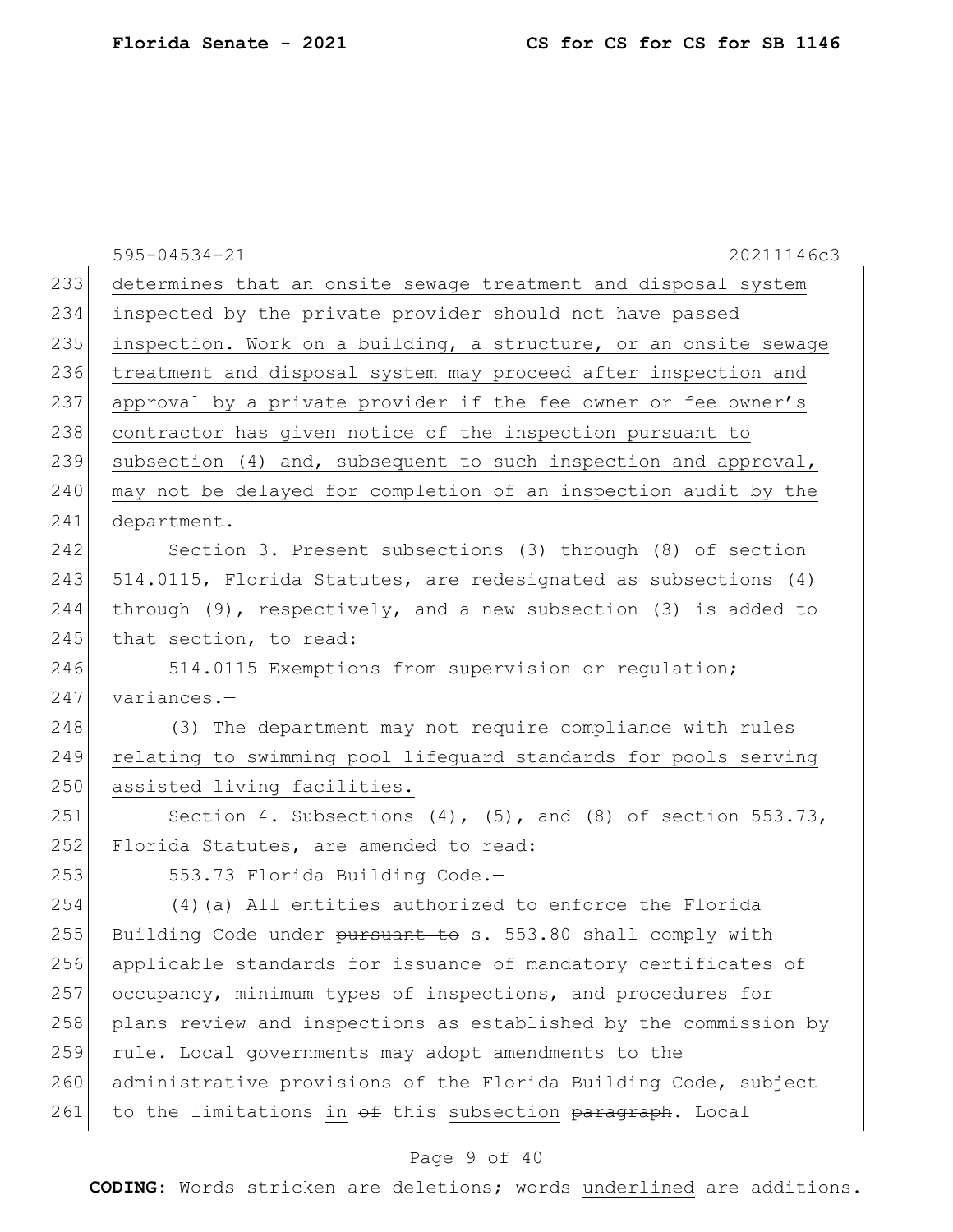595-04534-21 20211146c3

262 amendments must shall be more stringent than the minimum 263 standards described in this section herein and must shall be 264 transmitted to the commission within 30 days after enactment. 265 The local government shall make such amendments available to the 266 general public in a usable format. The State Fire Marshal is 267 responsible for establishing the standards and procedures 268 required in this subsection paragraph for governmental entities 269 with respect to applying the Florida Fire Prevention Code and 270 the Life Safety Code.

271 (b) Local governments may, subject to the limitations in  $\theta$ 272 this section and not more than once every 6 months, adopt 273 amendments to the technical provisions of the Florida Building 274 Code that which apply solely within the jurisdiction of such 275 government and that which provide for more stringent 276 requirements than those specified in the Florida Building Code- $277$  not more than once every 6 months. A local government may adopt 278 technical amendments that address local needs if:

 $279$  1. The local governing body determines, following a public 280 hearing which has been advertised in a newspaper of general 281 circulation at least 10 days before the hearing, that there is a 282 need to strengthen the requirements of the Florida Building 283 Code. The determination must be based upon a review of local 284 conditions by the local governing body, which review 285 demonstrates by evidence or data that the geographical 286 jurisdiction governed by the local governing body exhibits a 287 local need to strengthen the Florida Building Code beyond the 288 needs or regional variation addressed by the Florida Building 289 Code, that the local need is addressed by the proposed local 290 amendment, and that the amendment is no more stringent than

## Page 10 of 40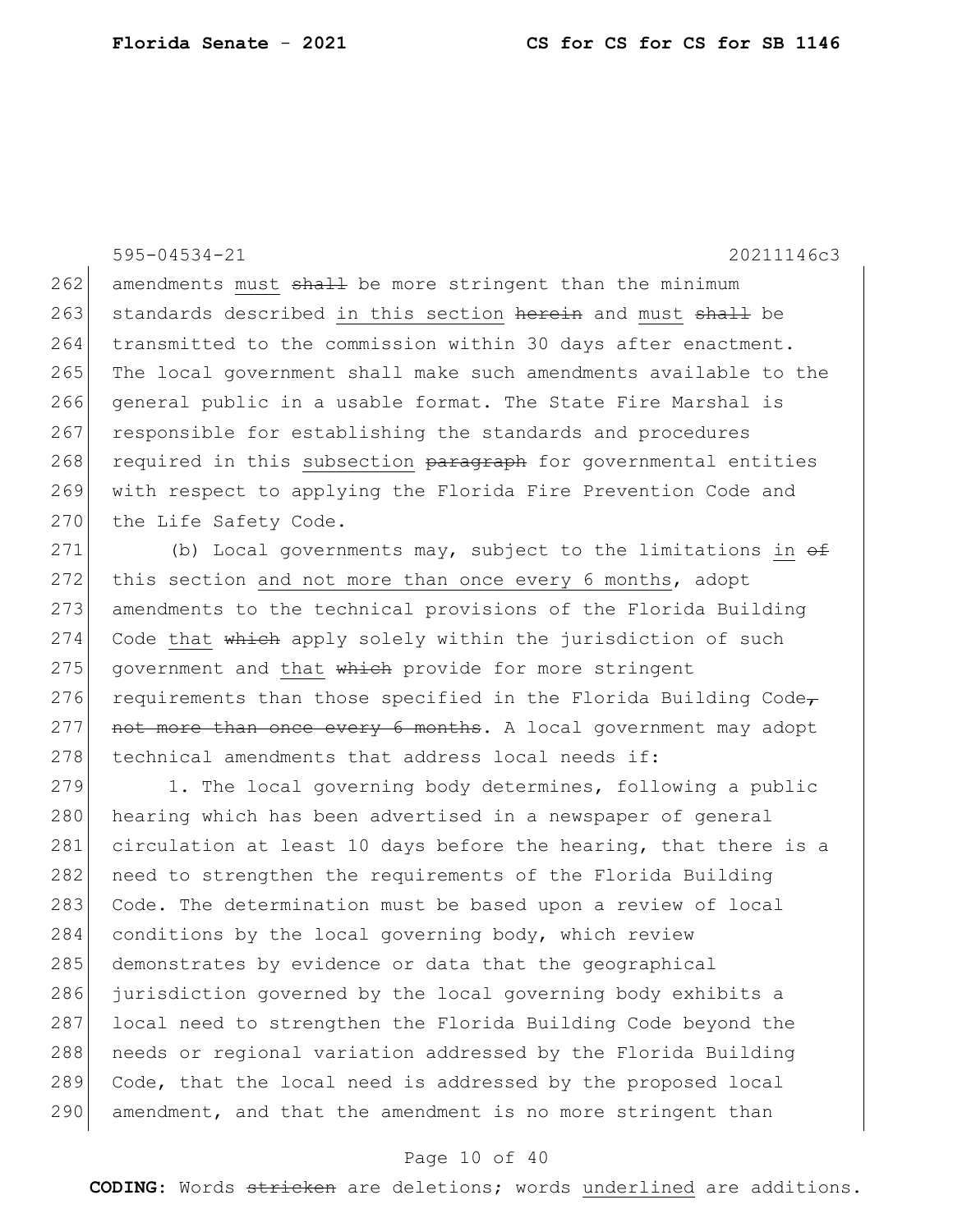595-04534-21 20211146c3 291 necessary to address the local need. 292 2. Such additional requirements are not discriminatory 293 against materials, products, or construction techniques of 294 demonstrated capabilities. 295 3. Such additional requirements may not introduce a new 296 subject not addressed in the Florida Building Code. 297  $(c)$ 4. The enforcing agency shall make readily available, in 298 a usable format, all amendments adopted under pursuant to this 299 section.  $300$  (d)  $\frac{1}{2}$ . Any amendment to the Florida Building Code shall be 301 transmitted within 30 days after adoption by the adopting local 302 government to the commission. The commission shall maintain 303 copies of all such amendments in a format that is usable and  $304$  obtainable by the public. Local technical amendments are  $\frac{11}{2}$ 305 not become effective until 30 days after the amendment has been 306 received and published by the commission. 307 (e)  $\epsilon$ . An Any amendment to the Florida Building Code adopted 308 by a local government under pursuant to this subsection is 309 paragraph shall be effective only until the adoption by the 310 commission of the new edition of the Florida Building Code by 311 the commission every third year. At such time, the commission 312 shall review such amendment for consistency with the criteria in 313 paragraph (9)(a) and adopt such amendment as part of the Florida 314 Building Code or rescind the amendment. The commission shall 315 immediately notify the respective local government of the 316 rescission of any amendment. After receiving such notice, the 317 respective local government may readopt the rescinded amendment 318 under pursuant to the provisions of this subsection paragraph. 319  $(f)$   $\frac{7}{1}$  Each county and municipality desiring to make local

## Page 11 of 40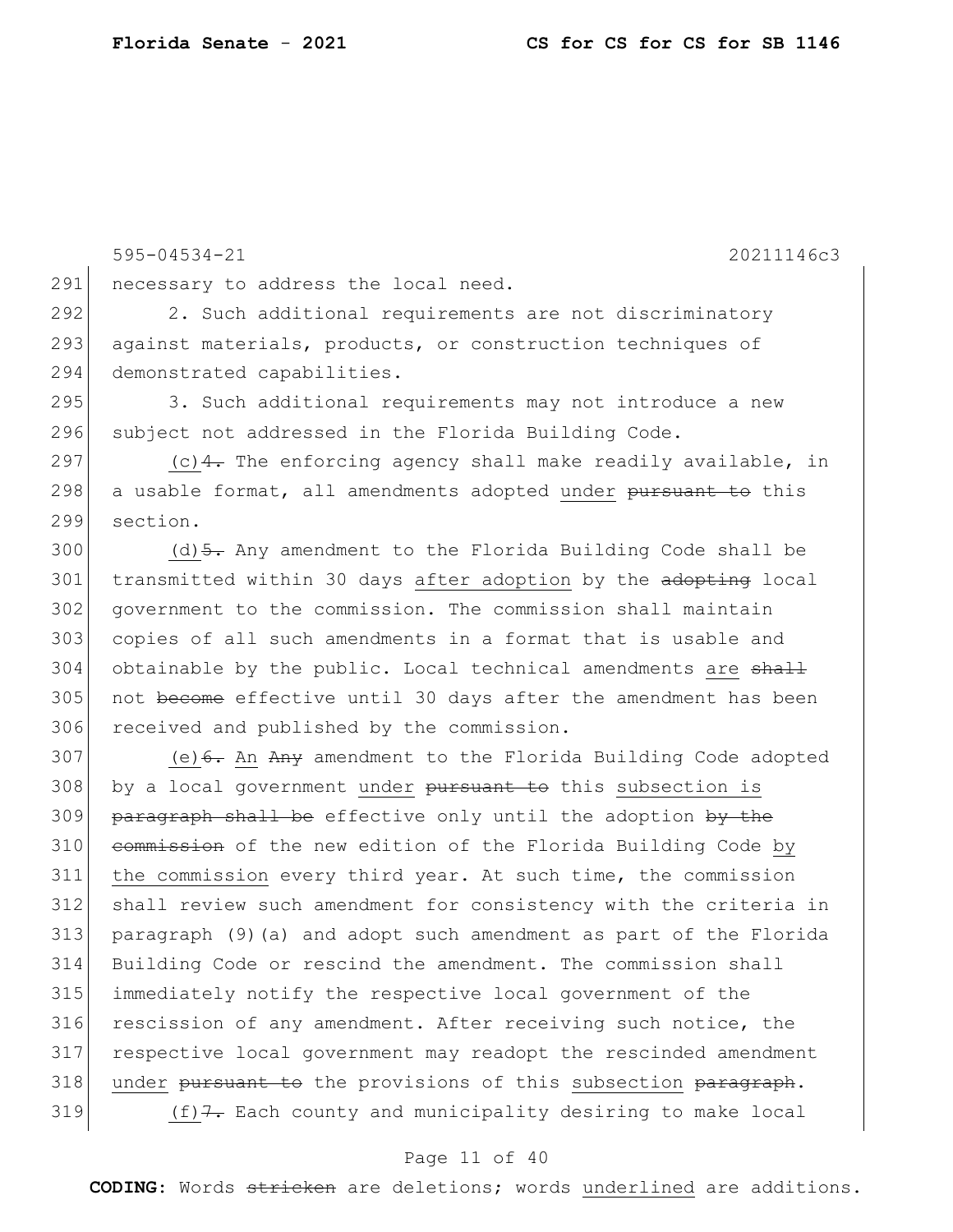595-04534-21 20211146c3

320 technical amendments to the Florida Building Code shall  $\frac{1}{2}$ 321 interlocal agreement establish by interlocal agreement a 322 countywide compliance review board to review any amendment to 323 the Florida Building Code that is<sub>7</sub> adopted by a local government 324 within the county under pursuant to this subsection and  $325$  paragraph, that is challenged by a any substantially affected 326 party for purposes of determining the amendment's compliance 327 with this subsection paragraph. If challenged, the local 328 technical amendments are shall not become effective until the 329 time for filing an appeal under paragraph (g) pursuant to 330 subparagraph 8. has expired or, if there is an appeal, until the 331 commission issues its final order determining if the adopted 332 amendment is in compliance with this subsection.

333 (g)  $\theta$ . If the compliance review board determines such 334 amendment is not in compliance with this subsection paragraph, 335 the compliance review board shall notify such local government 336 of the noncompliance and that the amendment is invalid and 337 unenforceable until the local government corrects the amendment 338 to bring it into compliance. The local government may appeal the 339 decision of the compliance review board to the commission. If  $340$  the compliance review board determines that such amendment is  $\pm\Theta$ 341 be in compliance with this subsection paragraph, any 342 substantially affected party may appeal such determination to 343 the commission. Any such appeal must shall be filed with the 344 commission within 14 days after of the board's written 345 determination. The commission shall promptly refer the appeal to 346 the Division of Administrative Hearings by electronic means 347 through the division's website for the assignment of an 348 administrative law judge. The administrative law judge shall

#### Page 12 of 40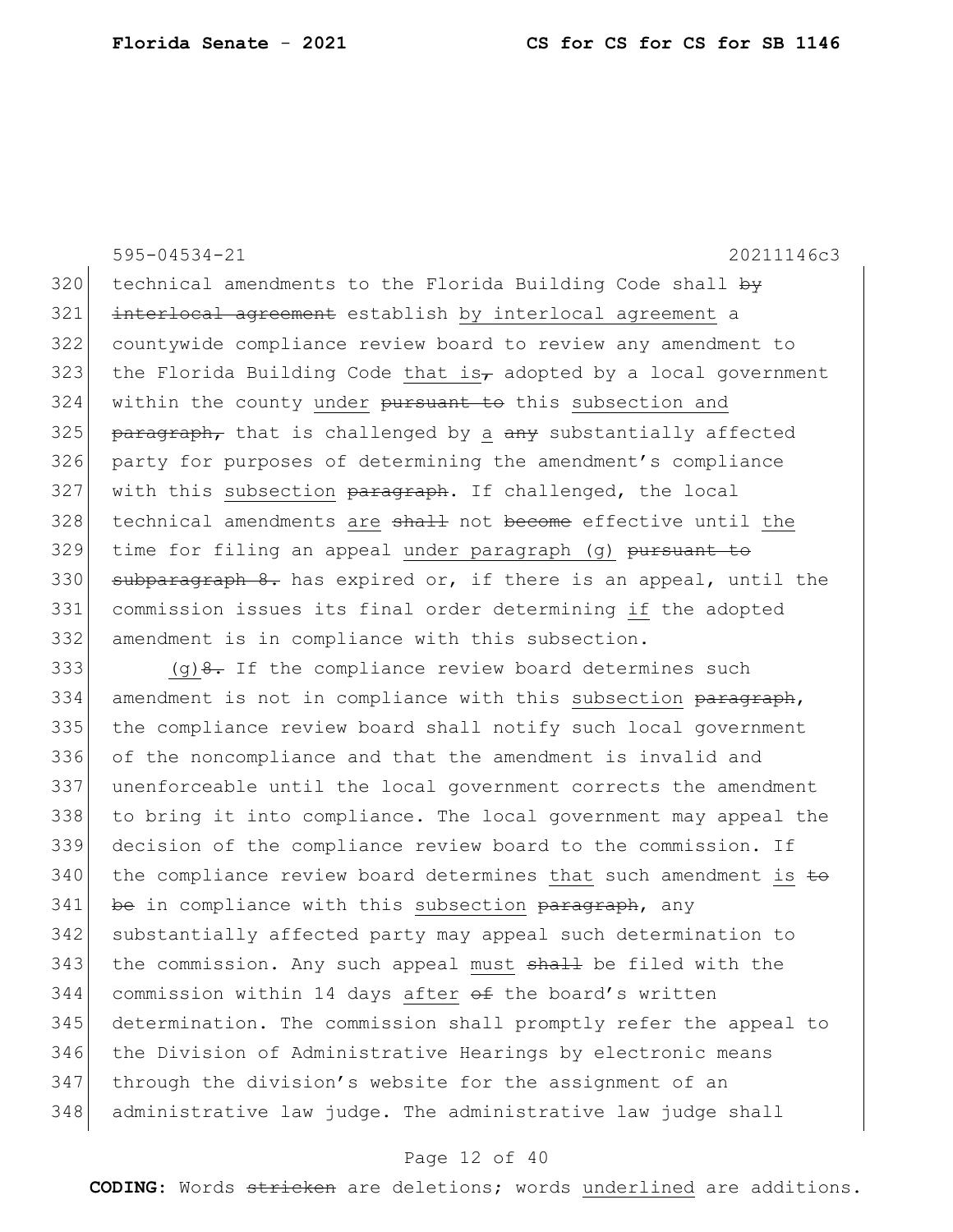595-04534-21 20211146c3 conduct the required hearing within 30 days after being assigned to the appeal, and shall enter a recommended order within 30 days after  $\theta$  the conclusion of such hearing. The commission shall enter a final order within 30 days after an order is 353 rendered thereafter. The provisions of Chapter 120 and the uniform rules of procedure shall apply to such proceedings. The local government adopting the amendment that is subject to challenge has the burden of proving that the amendment complies 357 with this subsection paragraph in proceedings before the compliance review board and the commission, as applicable. Actions of the commission are subject to judicial review under 360 pursuant to s. 120.68. The compliance review board shall determine whether its decisions apply to a respective local 362 jurisdiction or apply countywide.

363  $(h)$ 9. An amendment adopted under this subsection paragraph 364 must shall include a fiscal impact statement that which 365 documents the costs and benefits of the proposed amendment. 366 Criteria for the fiscal impact statement shall include the 367 impact to local government relative to enforcement and $_{\tau}$  the 368 impact to property and building owners and, as well as to 369 industry<sub> $\tau$ </sub> relative to the cost of compliance. The fiscal impact 370 statement may not be used as a basis for challenging the 371 amendment for compliance.

 $(i)$   $\overline{10}$ . In addition to paragraphs (f) and (g) subparagraphs  $7.$  and 9., the commission may review any amendments adopted 374 under pursuant to this subsection and make nonbinding recommendations related to compliance of such amendments with this subsection.

 $377$  (j)<del>(c)</del> Any amendment adopted by a local enforcing agency

## Page 13 of 40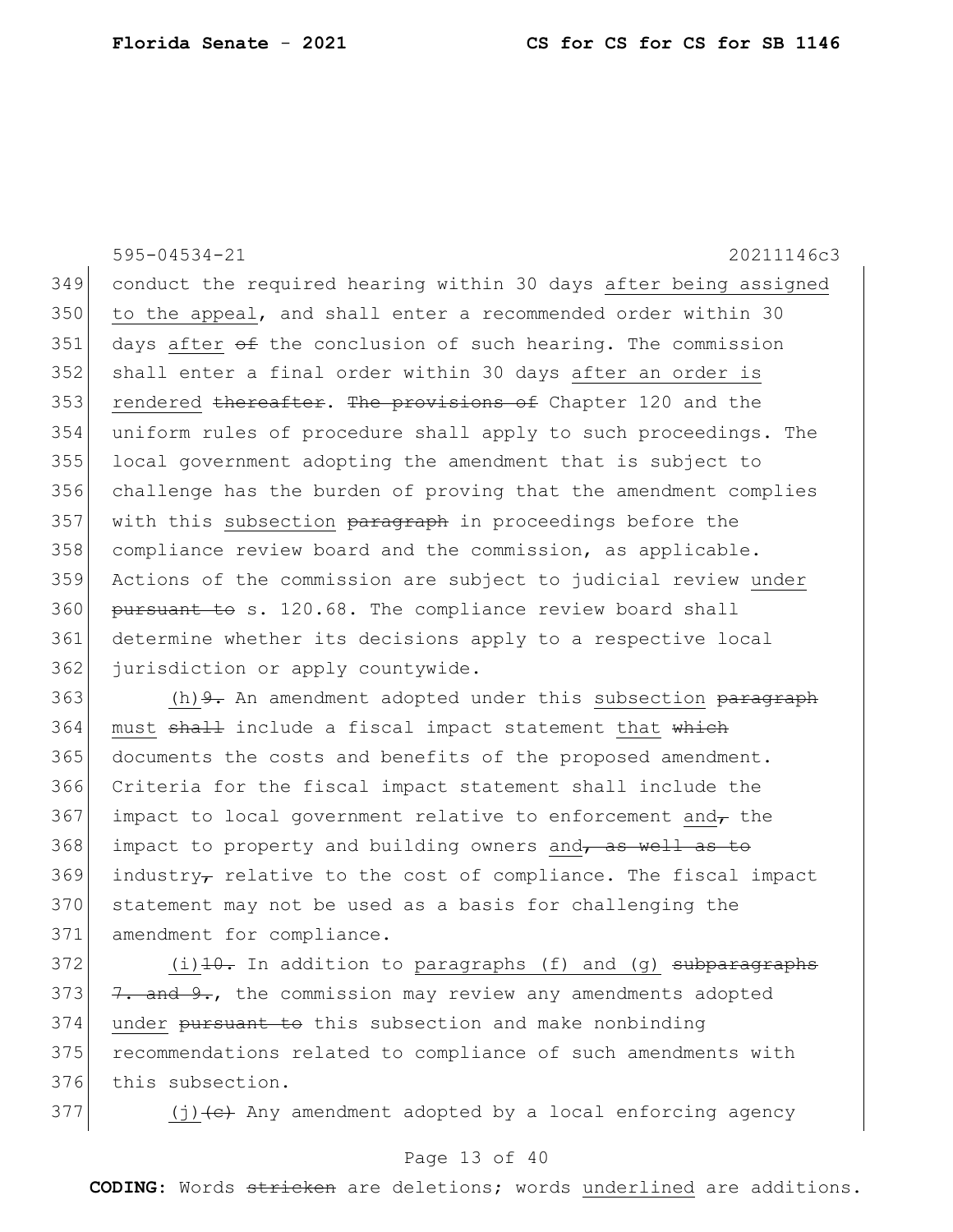|     | 20211146c3<br>$595 - 04534 - 21$                                          |
|-----|---------------------------------------------------------------------------|
| 378 | under pursuant to this subsection may shall not apply to state            |
| 379 | or school district owned buildings, manufactured buildings or             |
| 380 | factory-built school buildings approved by the commission, or             |
| 381 | prototype buildings approved under pursuant to s. 553.77(3). The          |
| 382 | respective responsible entities shall consider the physical               |
| 383 | performance parameters substantiating such amendments when                |
| 384 | designing, specifying, and constructing such exempt buildings.            |
| 385 | $(k)$ $(d)$ A technical amendment to the Florida Building Code            |
| 386 | related to water conservation practices or design criteria                |
| 387 | adopted by a local government under pursuant to this subsection           |
| 388 | is not <del>rendered</del> void when the code is updated if the technical |
| 389 | amendment is necessary to protect or provide for more efficient           |
| 390 | use of water resources as provided in s. 373.621. However, any            |
| 391 | such technical amendment carried forward into the next edition            |
| 392 | of the code under pursuant to this paragraph is subject to                |
| 393 | review or modification as provided in this part.                          |
| 394 | (1) If a local government adopts a regulation, law,                       |
| 395 | ordinance, policy, amendment, or land use or zoning provision             |
| 396 | without using the process established in this subsection, and a           |
| 397 | substantially affected person considers such regulation, law,             |
| 398 | ordinance, policy, amendment, or land use or zoning provision to          |
| 399 | be a technical amendment to the Florida Building Code, then the           |
| 400 | substantially affected person may submit a petition to the                |
| 401 | commission for a nonbinding advisory opinion. If a substantially          |
| 402 | affected person submits a request in accordance with this                 |
| 403 | paragraph, the commission shall issue a nonbinding advisory               |
| 404 | opinion stating whether or not the commission interprets the              |
| 405 | regulation, law, ordinance, policy, amendment, or land use or             |
| 406 | zoning provision as a technical amendment to the Florida                  |
|     |                                                                           |

# Page 14 of 40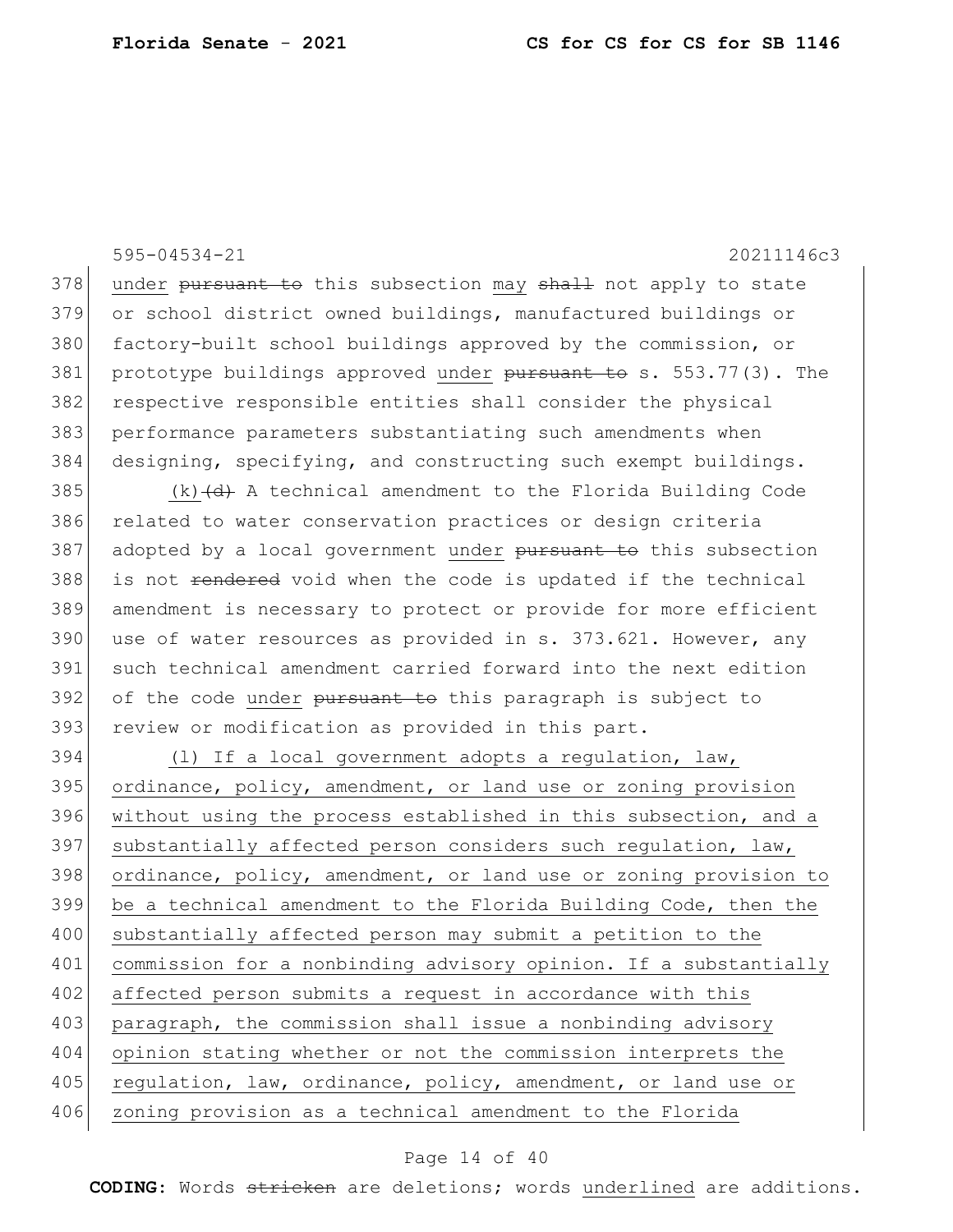|     | $595 - 04534 - 21$<br>20211146c3                                 |
|-----|------------------------------------------------------------------|
| 407 | Building Code. As used in this paragraph, the term "local        |
| 408 | government" means a county, municipality, special district, or   |
| 409 | political subdivision of the state.                              |
| 410 | 1. Requests to review a local government regulation, law,        |
| 411 | ordinance, policy, amendment, or land use or zoning provision    |
| 412 | may be initiated by any substantially affected person. A         |
| 413 | substantially affected person includes an owner or builder       |
| 414 | subject to the regulation, law, ordinance, policy, amendment, or |
| 415 | land use or zoning provision, or an association of owners or     |
| 416 | builders having members who are subject to the regulation, law,  |
| 417 | ordinance, policy, amendment, or land use or zoning provision.   |
| 418 | 2. In order to initiate a review, a substantially affected       |
| 419 | person must file a petition with the commission. The commission  |
| 420 | shall adopt a form for the petition and directions for filing,   |
| 421 | which shall be published on the Building Code Information        |
| 422 | System. The form shall, at a minimum, require the following:     |
| 423 | a. The name of the local government that enacted the             |
| 424 | regulation, law, ordinance, policy, amendment, or land use or    |
| 425 | zoning provision.                                                |
| 426 | b. The name and address of the local government's general        |
| 427 | counsel or administrator.                                        |
| 428 | c. The name, address, and telephone number of the                |
| 429 | petitioner; the name, address, and telephone number of the       |
| 430 | petitioner's representative, if any; and an explanation of how   |
| 431 | the petitioner's substantial interests are being affected by the |
| 432 | regulation, law, ordinance, policy, amendment, or land use or    |
| 433 | zoning provision.                                                |
| 434 | d. A statement explaining why the regulation, law,               |
| 435 | ordinance, policy, amendment, or land use or zoning provision is |

# Page 15 of 40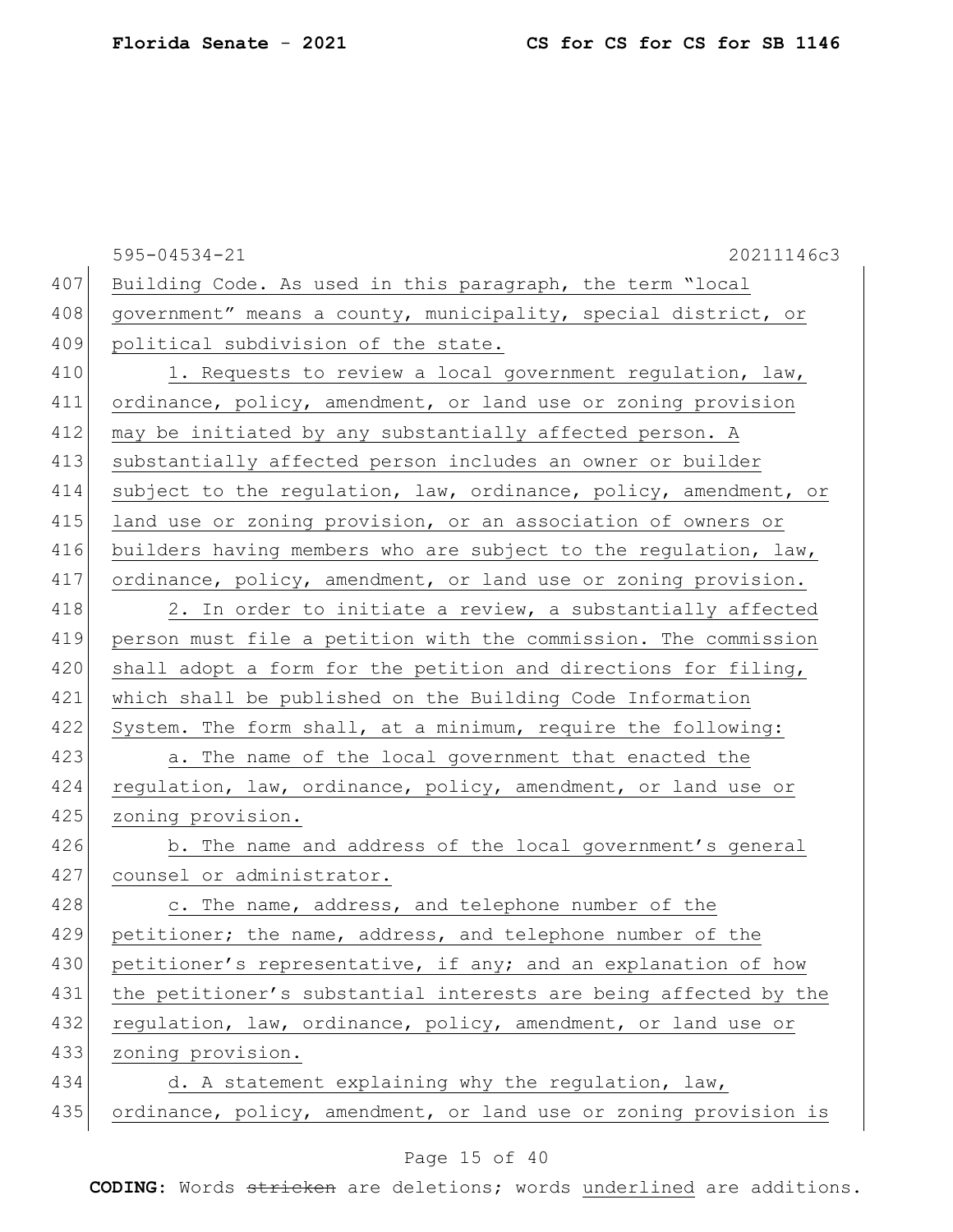595-04534-21 20211146c3 436 a technical amendment to the Florida Building Code, and which 437 provisions of the Florida Building Code, if any, are being 438 amended by the regulation, law, ordinance, policy, amendment, or 439 land use or zoning provision. 440 3. The petitioner shall serve the petition on the local 441 government's general counsel or administrator by certified mail, 442 return receipt requested, and send a copy of the petition to the 443 commission, in accordance with the commission's published 444 directions. The local government shall respond to the petition 445 in accordance with the form by certified mail, return receipt 446 requested, and send a copy of its response to the commission, 447 within 14 days after receipt of the petition, including 448 Saturdays, Sundays, and legal holidays. 449 4. Upon receipt of a petition that meets the requirements 450 of this paragraph, the commission shall publish the petition, 451 including any response submitted by the local government, on the 452 Building Code Information System in a manner that allows 453 interested persons to address the issues by posting comments. 454 5. Before issuing an advisory opinion, the commission shall 455 consider the petition, the response, and any comments posted on 456 the Building Code Information System. The commission may also 457 provide the petition, the response, and any comments posted on 458 the Building Code Information System to a technical advisory 459 committee, and may consider any recommendation provided by the 460 technical advisory committee. The commission shall issue an 461 advisory opinion stating whether the regulation, law, ordinance, 462 policy, amendment, or land use or zoning provision is a 463 technical amendment to the Florida Building Code within 60 days 464 after the filing of the petition, including Saturdays, Sundays,

## Page 16 of 40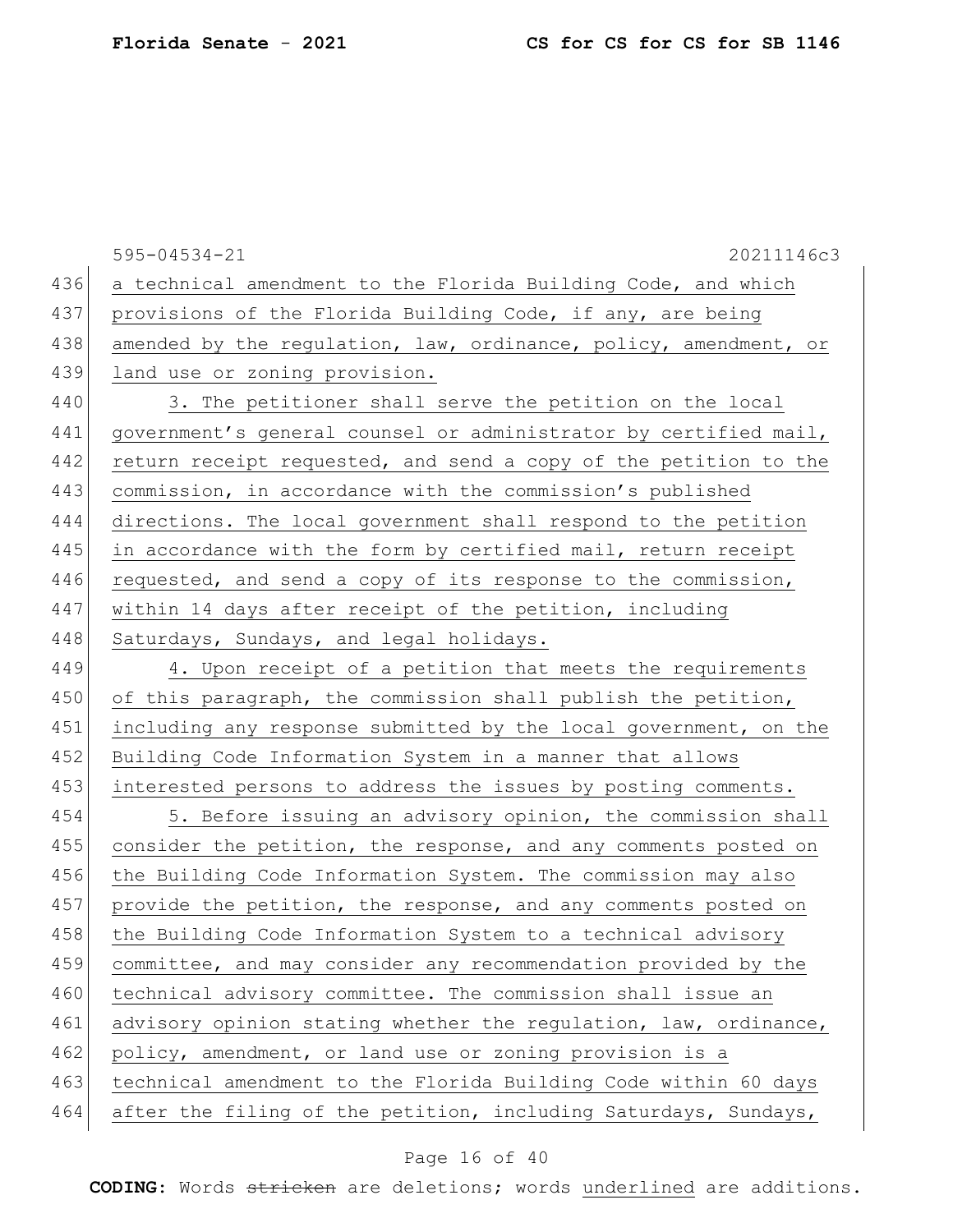595-04534-21 20211146c3 465 and legal holidays. The commission shall publish its advisory 466 opinion on the Building Code Information System and in the 467 Florida Administrative Register. The commission's advisory 468 opinion is nonbinding and is not a declaratory statement under 469 s. 120.565. 470 (5) Notwithstanding subsection (4), counties and 471 municipalities may adopt by ordinance an administrative or 472 technical amendment to the Florida Building Code relating to 473 flood resistance in order to implement the National Flood 474 Insurance Program or incentives. Specifically, an administrative 475 amendment may assign the duty to enforce all or portions of 476 flood-related code provisions to the appropriate agencies of the 477 local government and adopt procedures for variances and 478 exceptions from flood-related code provisions other than 479 provisions for structures seaward of the coastal construction 480 control line consistent with the requirements in 44 C.F.R. s. 481 60.6. A technical amendment is authorized to the extent it is 482 more stringent than the code. A technical amendment is not 483 subject to the requirements of subsection (4) and may not be 484 rendered void when the code is updated if the amendment is 485 adopted for the purpose of participating in the Community Rating 486 System promulgated pursuant to 42 U.S.C. s. 4022, the amendment 487 had already been adopted by local ordinance prior to July 1, 488 2010, or the amendment requires a design flood elevation above 489 the base flood elevation. Any amendment adopted pursuant to this 490 subsection shall be transmitted to the commission within 30 days 491 after being adopted. A municipality, county, or special district 492 may not use preliminary maps issued by the Federal Emergency 493 Management Agency for any law, ordinance, rule, or other measure

#### Page 17 of 40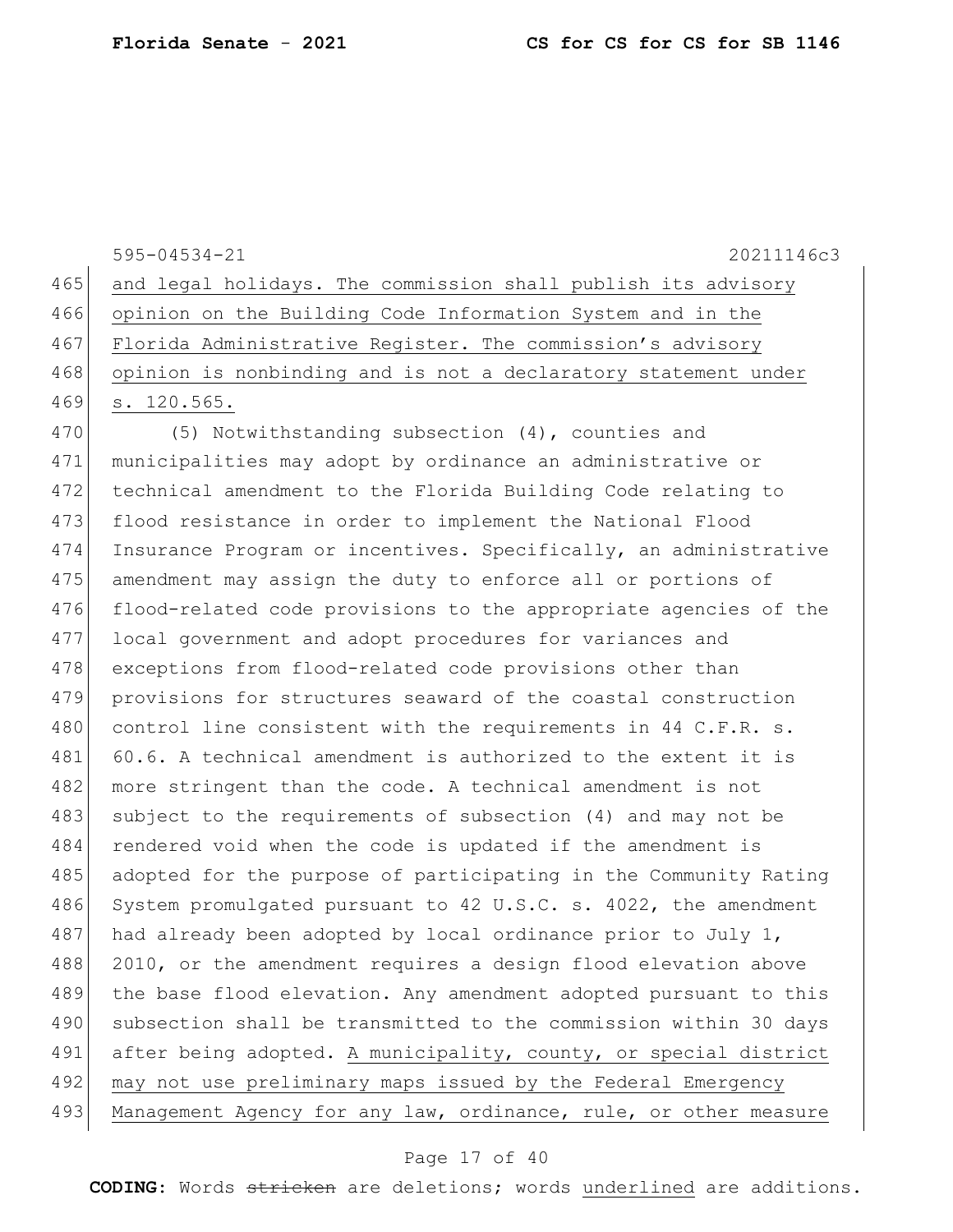595-04534-21 20211146c3

## 494 that has the effect of imposing land use changes.

495 (8) Notwithstanding subsection (3) or subsection (7), the 496 commission may address issues identified in this subsection by 497 amending the code under pursuant to the rule adoption procedures 498 in chapter 120. Updates to the Florida Building Code, including 499 provisions contained in referenced standards and criteria which 500 relate to wind resistance or the prevention of water intrusion, 501 may not be amended under pursuant to this subsection to diminish 502 those standards; however, the commission may amend the Florida 503 Building Code to enhance such standards. Following the approval 504 of any amendments to the Florida Building Code by the commission 505 and publication of the amendments on the commission's website, 506 authorities having jurisdiction to enforce the Florida Building 507 Code may enforce the amendments.

508 (a) The commission may approve amendments that are needed 509 to address:

510 1.  $(a + b)^2$  Conflicts within the updated code;

 $511$  2. (b) Conflicts between the updated code and the Florida 512 Fire Prevention Code adopted under pursuant to chapter 633;

513 3. (c) Unintended results from the integration of previously 514 adopted amendments with the model code;

515  $\left\{\n \begin{array}{ccc}\n 4. & \text{d} \\
4. & \text{Equivalency of standards}\n \end{array}\n \right\}$ 

516 5. (e) Changes to or inconsistencies with federal or state 517 law; or

518 6.  $(f + A)$  Adoption of an updated edition of the National 519 Electrical Code if the commission finds that delay of 520 implementing the updated edition causes undue hardship to 521 stakeholders or otherwise threatens the public health, safety, 522 and welfare.

## Page 18 of 40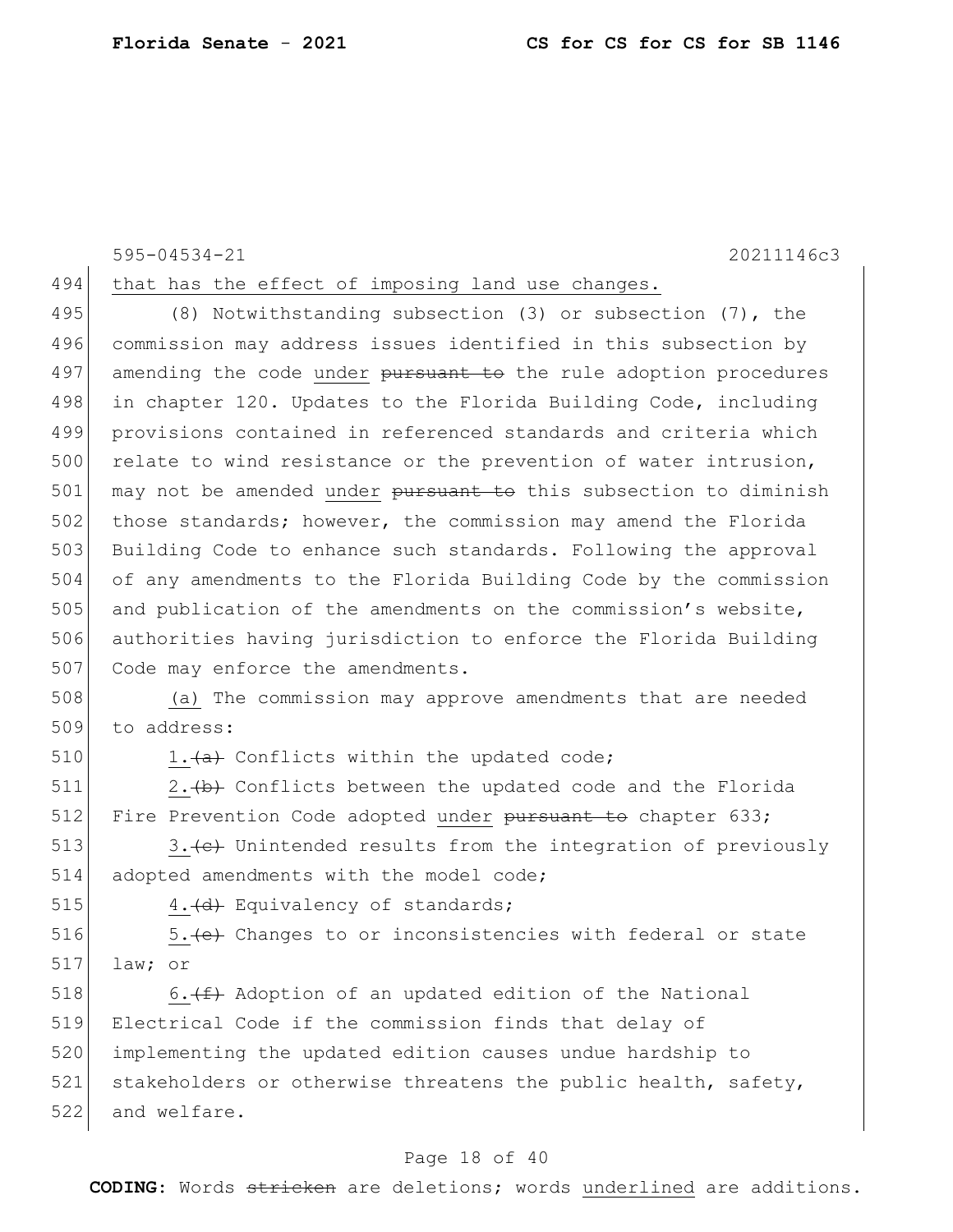|     | $595 - 04534 - 21$<br>20211146c3                                 |
|-----|------------------------------------------------------------------|
| 523 | (b) The commission may issue errata to the code pursuant to      |
| 524 | the rule adoption procedures in chapter 120 to list demonstrated |
| 525 | errors in provisions contained within the Florida Building Code. |
| 526 | The determination of such errors and the issuance of errata to   |
| 527 | the code must be approved by a 75 percent supermajority vote of  |
| 528 | the commission. For purposes of this paragraph, "errata to the   |
| 529 | code" means a list of errors in current and previous editions of |
| 530 | the Florida Building Code.                                       |
| 531 | Section 5. Subsection (7) of section 553.77, Florida             |
| 532 | Statutes, is amended to read:                                    |
| 533 | 553.77 Specific powers of the commission.-                       |
| 534 | (7) Building officials shall recognize and enforce variance      |
| 535 | orders issued by the Department of Health under s. 514.0115(9)   |
| 536 | pursuant to s. 514.0115(8), including any conditions attached to |
| 537 | the granting of the variance.                                    |
| 538 | Section 6. Paragraph (d) is added to subsection (1) of           |
| 539 | section 553.79, Florida Statutes, and subsection (23) is added   |
| 540 | to that section, to read:                                        |
| 541 | 553.79 Permits; applications; issuance; inspections.-            |
| 542 | (1)                                                              |
| 543 | (d) A local government may not require a contract between a      |
| 544 | builder and an owner for the issuance of a building permit or as |
| 545 | a requirement for the submission of a building permit            |
| 546 | application.                                                     |
| 547 | (23) Notwithstanding any law, regulation, or ordinance, a        |
| 548 | local government may not prohibit or otherwise restrict the      |
| 549 | ability of a property owner to obtain a building permit to       |
| 550 | demolish and replace any single-family residential dwelling      |
| 551 | located in a coastal high hazard area, moderate flood zone, or   |
|     |                                                                  |

# Page 19 of 40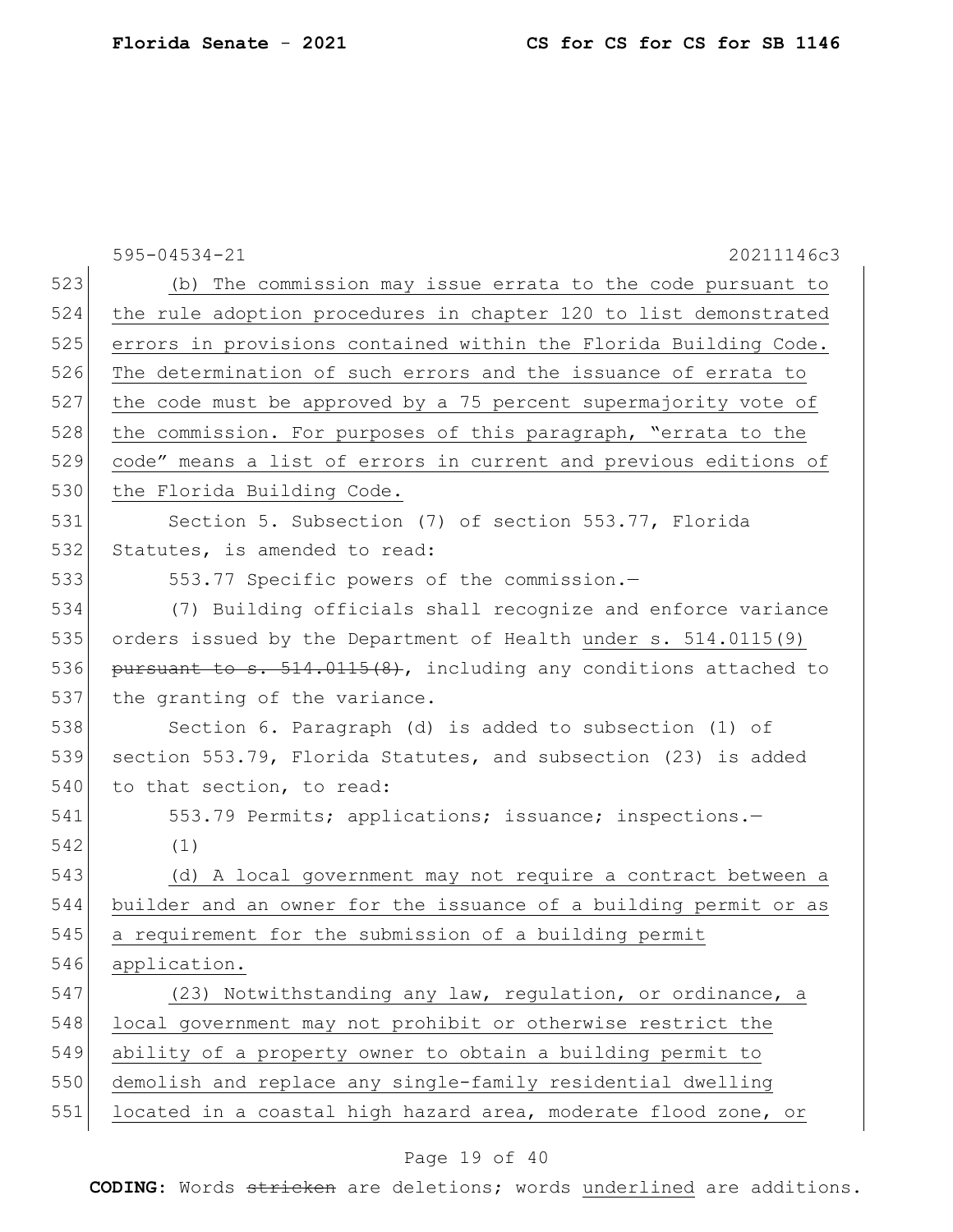595-04534-21 20211146c3 552 special flood hazard area according to the Federal Emergency 553 Management Agency's Flood Insurance Rate Map if the lowest floor 554 elevation of the dwelling is at or below the property's base 555 flood elevation plus one foot pursuant to Florida Building Code 556 or pursuant to local ordinance, whichever is higher, and all 557 other Florida Building Code requirements are met. Demolition 558 permits issued under this section may only be reviewed 559 administratively for compliance with the Florida Building Code 560 and other applicable construction regulations, and are not 561 subject to any additional land development regulation or zoning 562 approval that requires a public hearing before the issuance of 563 the permit. Local governments may not impose additional 564 regulatory requirements on the replacement single-family 565 residential dwelling which would not otherwise be applicable to 566 a similarly situated vacant parcel and may not penalize the 567 owner for such demolition.

568 Section 7. Present subsections (10) through (19) of section 569 553.791, Florida Statutes, are redesignated as subsections (11) 570 through (20), respectively, a new subsection (10) and subsection 571 (21) are added to that section, and subsection  $(1)$ , paragraph 572 (b) of subsection  $(2)$ , subsections  $(3)$ ,  $(4)$ , and  $(6)$ , paragraphs 573 (b) and (d) of subsection  $(7)$ , subsections  $(8)$  and  $(9)$ , and 574 present subsections (10), (11), (12), (14), and (15) are 575 amended, to read:

576 553.791 Alternative plans review and inspection.

577 (1) As used in this section, the term:

578 (a) "Applicable codes" means the Florida Building Code and 579 any local technical amendments to the Florida Building Code but 580 does not include the applicable minimum fire prevention and

## Page 20 of 40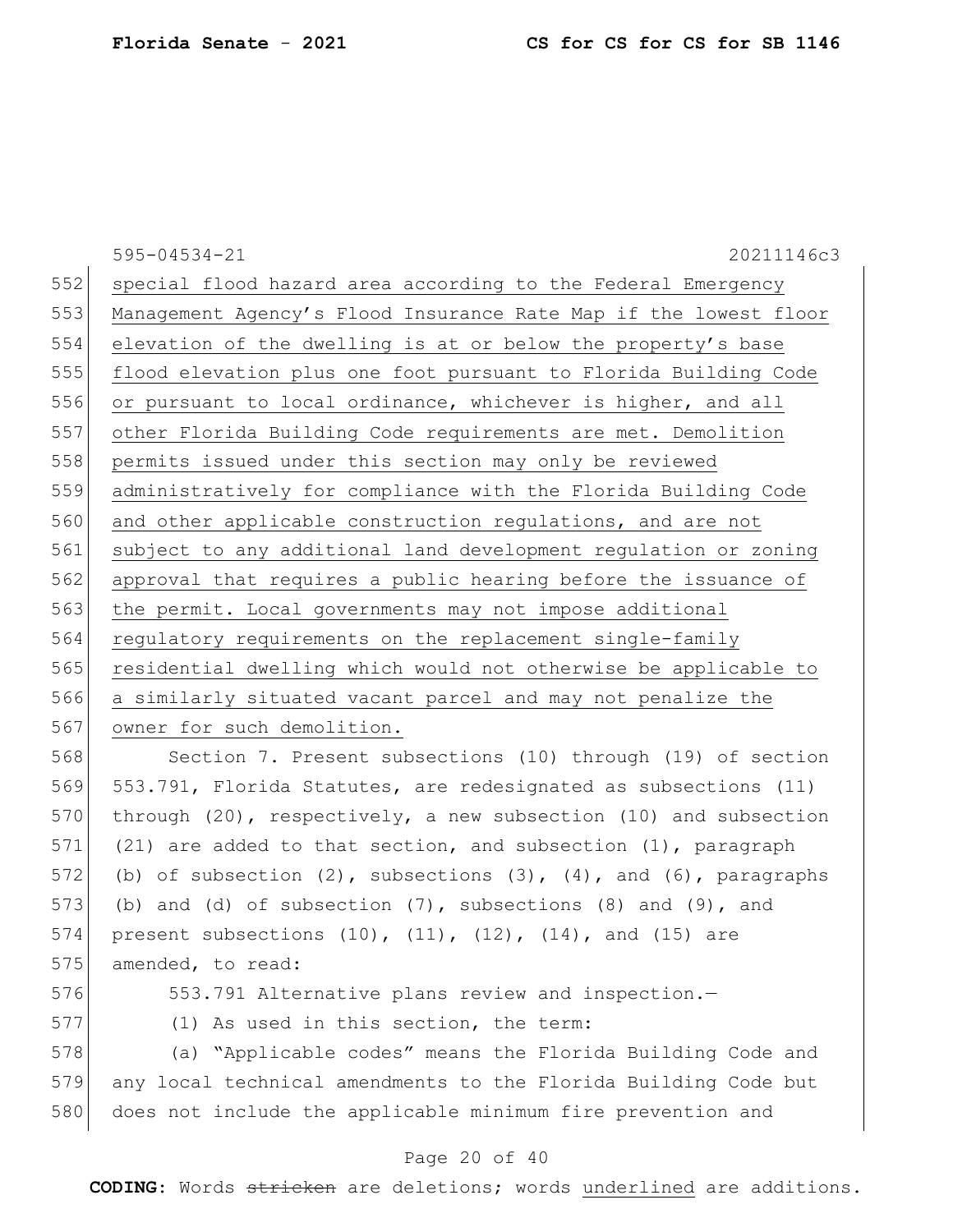595-04534-21 20211146c3

581 firesafety codes adopted pursuant to chapter 633.

 (b) "Audit" means the process to confirm that the building code inspection services have been performed by the private provider, including ensuring that the required affidavit for the plan review has been properly completed and submitted with  $affixed to the permit documents and that the minimum mandatory$ 587 inspections required under the building code have been performed and properly recorded. The local building official may not 589 replicate the plan review or inspection being performed by the 590 private provider, unless expressly authorized by this section.

591 (c) "Building" means any construction, erection, 592 alteration, demolition, or improvement of, or addition to, any 593 structure or site work for which permitting by a local 594 enforcement agency is required.

 (d) "Building code inspection services" means those services described in s. 468.603(5) and (8) involving the review of building plans as well as those services involving the review 598 of site plans and site work engineering plans or their functional equivalent, to determine compliance with applicable codes and those inspections required by law, conducted either in 601 person or virtually, of each phase of construction for which permitting by a local enforcement agency is required to 603 determine compliance with applicable codes.

604 (e) "Deliver" or "delivery" means any method of delivery 605 used in conventional business or commercial practice, including 606 delivery by electronic transmissions.

607  $(f)$  "Duly authorized representative" means an agent of the 608 private provider identified in the permit application who 609 reviews plans or performs inspections as provided by this

#### Page 21 of 40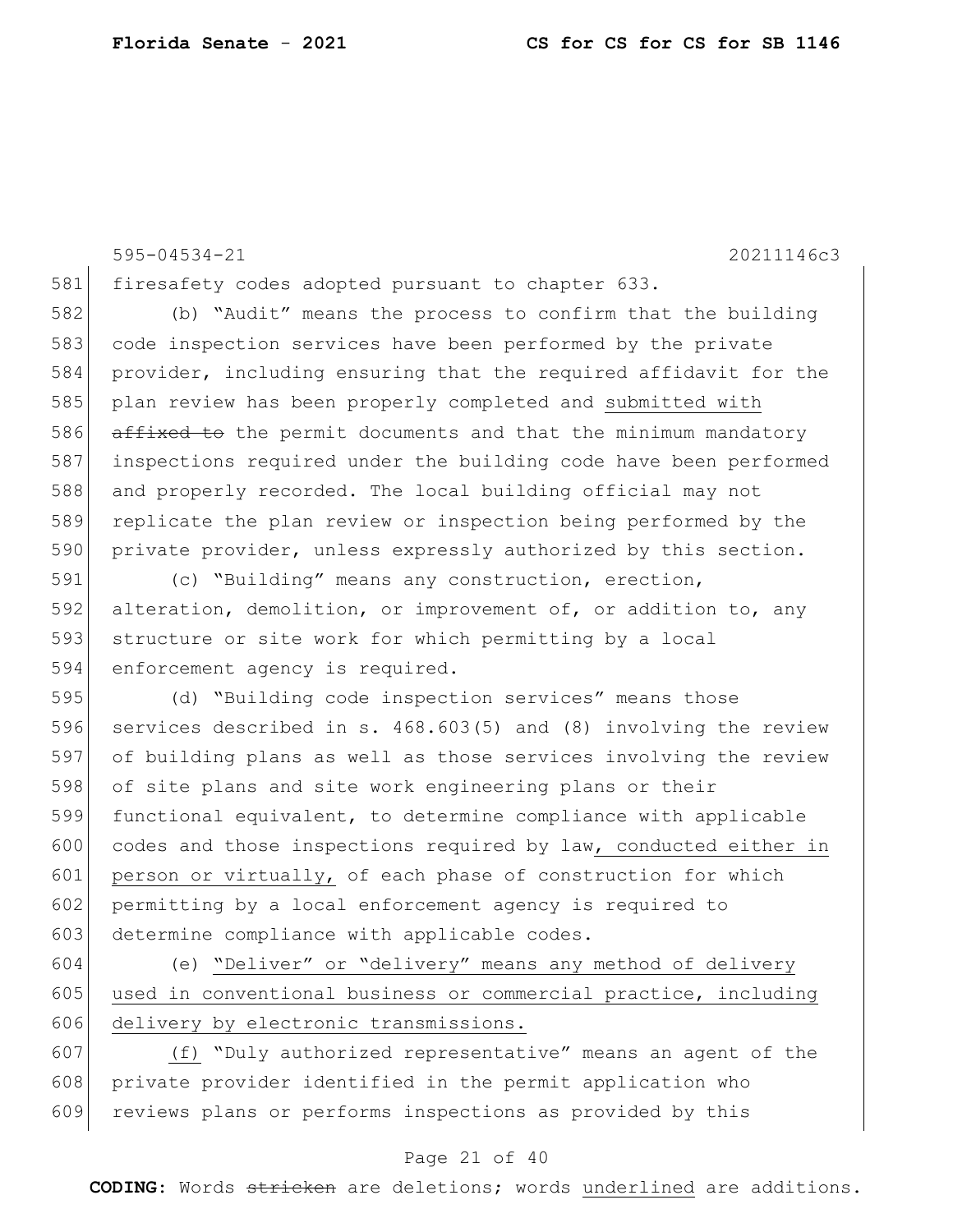595-04534-21 20211146c3 610 section and who is licensed as an engineer under chapter 471 or 611 as an architect under chapter 481 or who holds a standard 612 certificate under part XII of chapter 468. 613 (g) "Electronically posted" means providing notices of 614 decisions, results, or records, including inspection records, 615 through the use of a website or other form of electronic 616 communication used to transmit or display information. 617 (h) "Electronic signature" means any letters, characters, 618 or symbols manifested by electronic or similar means which are 619 executed or adopted by a party with an intent to authenticate a 620 writing or record. 621 (i) "Electronic transmission" or "submitted electronically" 622 means any form or process of communication not directly 623 involving the physical transfer of paper or another tangible 624 medium which is suitable for the retention, retrieval, and 625 reproduction of information by the recipient and is retrievable 626 in paper form by the receipt through an automated process. All 627 notices provided for in this section may be transmitted 628 electronically and shall have the same legal effect as if 629 physically posted or mailed. 630 (j)  $(f)$  "Immediate threat to public safety and welfare" 631 means a building code violation that, if allowed to persist,

632 constitutes an immediate hazard that could result in death, serious bodily injury, or significant property damage. This paragraph does not limit the authority of the local building official to issue a Notice of Corrective Action at any time during the construction of a building project or any portion of such project if the official determines that a condition of the building or portion thereof may constitute a hazard when the

## Page 22 of 40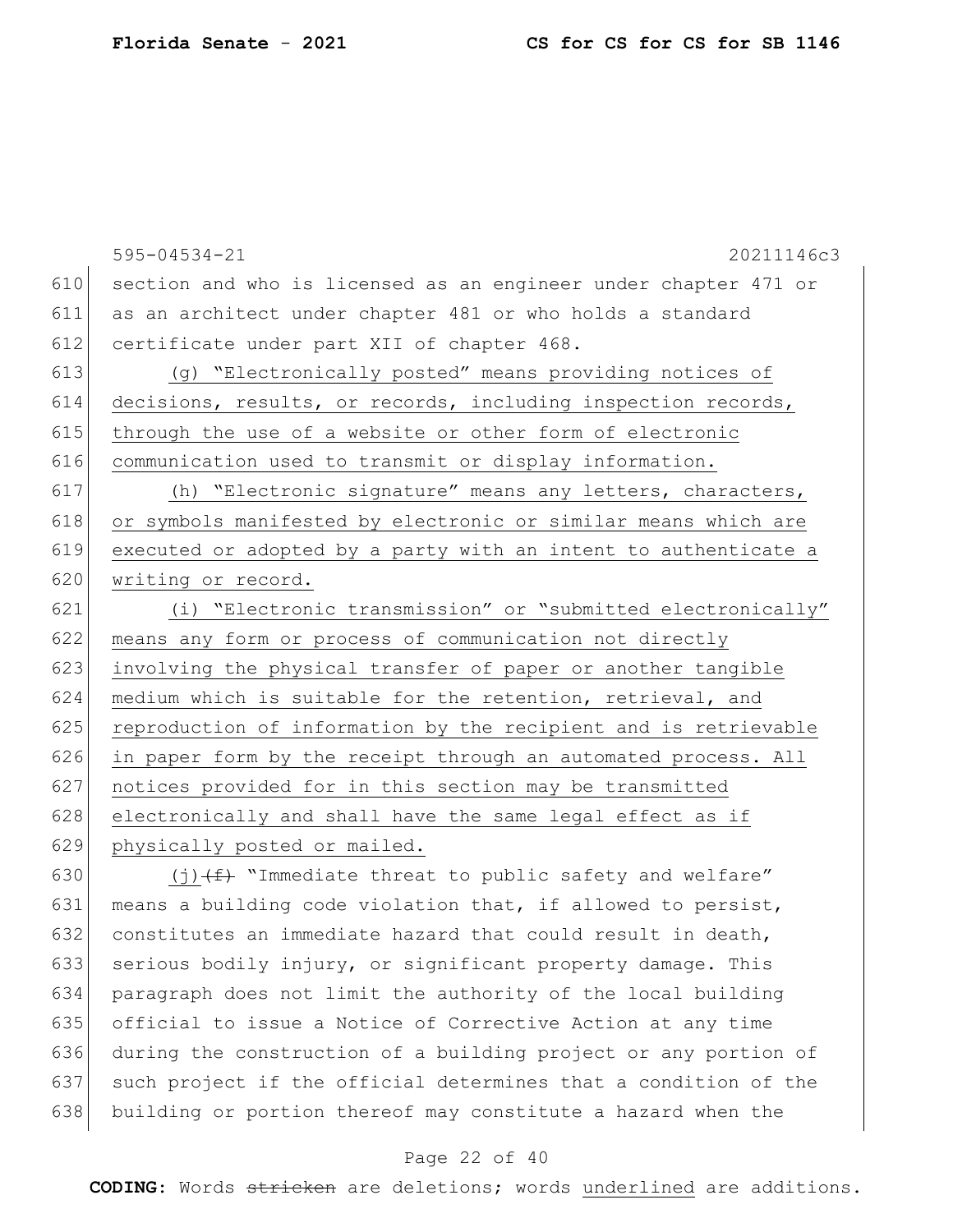595-04534-21 20211146c3 building is put into use following completion as long as the condition cited is shown to be in violation of the building code or approved plans.  $(k)$   $\left\langle \varphi \right\rangle$  "Local building official" means the individual within the governing jurisdiction responsible for direct 644 regulatory administration or supervision of plans review, 645 enforcement, and inspection of any construction, erection, alteration, demolition, or substantial improvement of, or addition to, any structure for which permitting is required to indicate compliance with applicable codes and includes any duly authorized designee of such person.  $(1)$   $(h)$  "Permit application" means a properly completed and submitted application for the requested building or construction permit, including: 1. The plans reviewed by the private provider. 654 2. The affidavit from the private provider required under subsection (6). 3. Any applicable fees. 4. Any documents required by the local building official to determine that the fee owner has secured all other government approvals required by law.  $(m)$   $(i)$  "Plans" means building plans, site engineering 661 plans, or site plans, or their functional equivalent, submitted 662 by a fee owner or fee owner's contractor to a private provider 663 or duly authorized representative for review. 664 (n)  $\left(\dfrac{1}{1}\right)$  "Private provider" means a person licensed as a

665 building code administrator under part XII of chapter 468, as an 666 engineer under chapter 471, or as an architect under chapter 667 481. For purposes of performing inspections under this section

## Page 23 of 40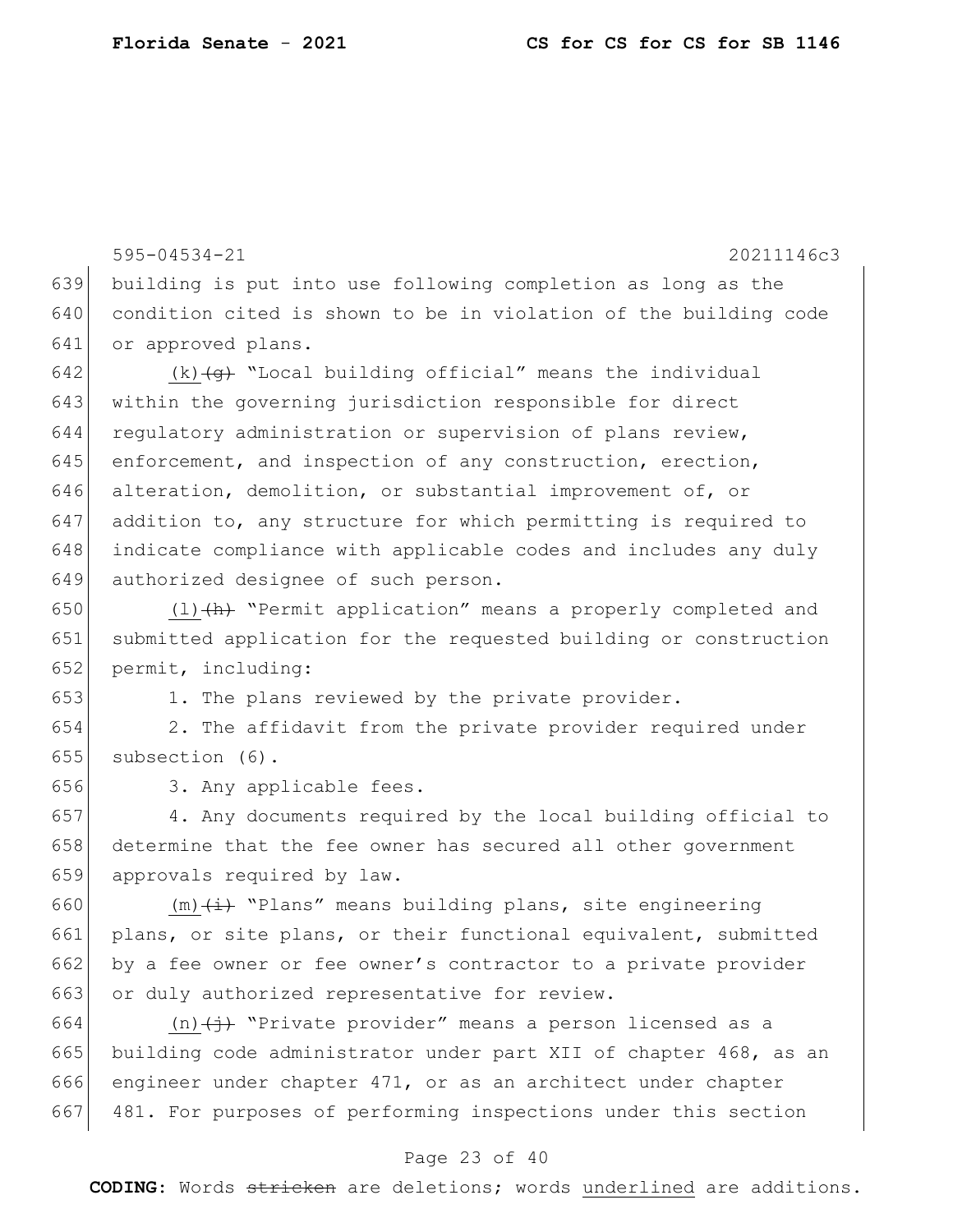|     | $595 - 04534 - 21$<br>20211146c3                                 |
|-----|------------------------------------------------------------------|
| 668 | for additions and alterations that are limited to 1,000 square   |
| 669 | feet or less to residential buildings, the term "private         |
| 670 | provider" also includes a person who holds a standard            |
| 671 | certificate under part XII of chapter 468.                       |
| 672 | (o) "Qualified private provider" means a private provider        |
| 673 | who has previously performed plans review and inspection         |
| 674 | services in the local jurisdiction and has registered with the   |
| 675 | local enforcing agency by providing the local building official  |
| 676 | with the private provider's name, firm, address, telephone       |
| 677 | number, and e-mail address; his or her professional license or   |
| 678 | certification number, qualification statements, or resumes; and, |
| 679 | if required by the local building official, a certificate of     |
| 680 | insurance demonstrating that professional liability insurance    |
| 681 | coverage is in place for the private provider's firm, the        |
| 682 | private provider, and any duly authorized representative in the  |
| 683 | amounts required by this section. This information must be       |
| 684 | submitted on an annual basis to the local jurisdiction in order  |
| 685 | to maintain qualifying status. If at any time any of the         |
| 686 | information submitted to the local jurisdiction changes, the     |
| 687 | private provider must contact the local jurisdiction and update  |
| 688 | the information within 10 business days after the change. The    |
| 689 | local jurisdiction is required to keep a registry of active      |
| 690 | qualified private providers.                                     |
| 691 | (p) $\{k\}$ "Request for certificate of occupancy or certificate |
| 692 | of completion" means a properly completed and executed           |
| 693 | application for:                                                 |

694 1. A certificate of occupancy or certificate of completion.

695 2. A certificate of compliance from the private provider 696 required under subsection  $(12)$   $(11)$ .

## Page 24 of 40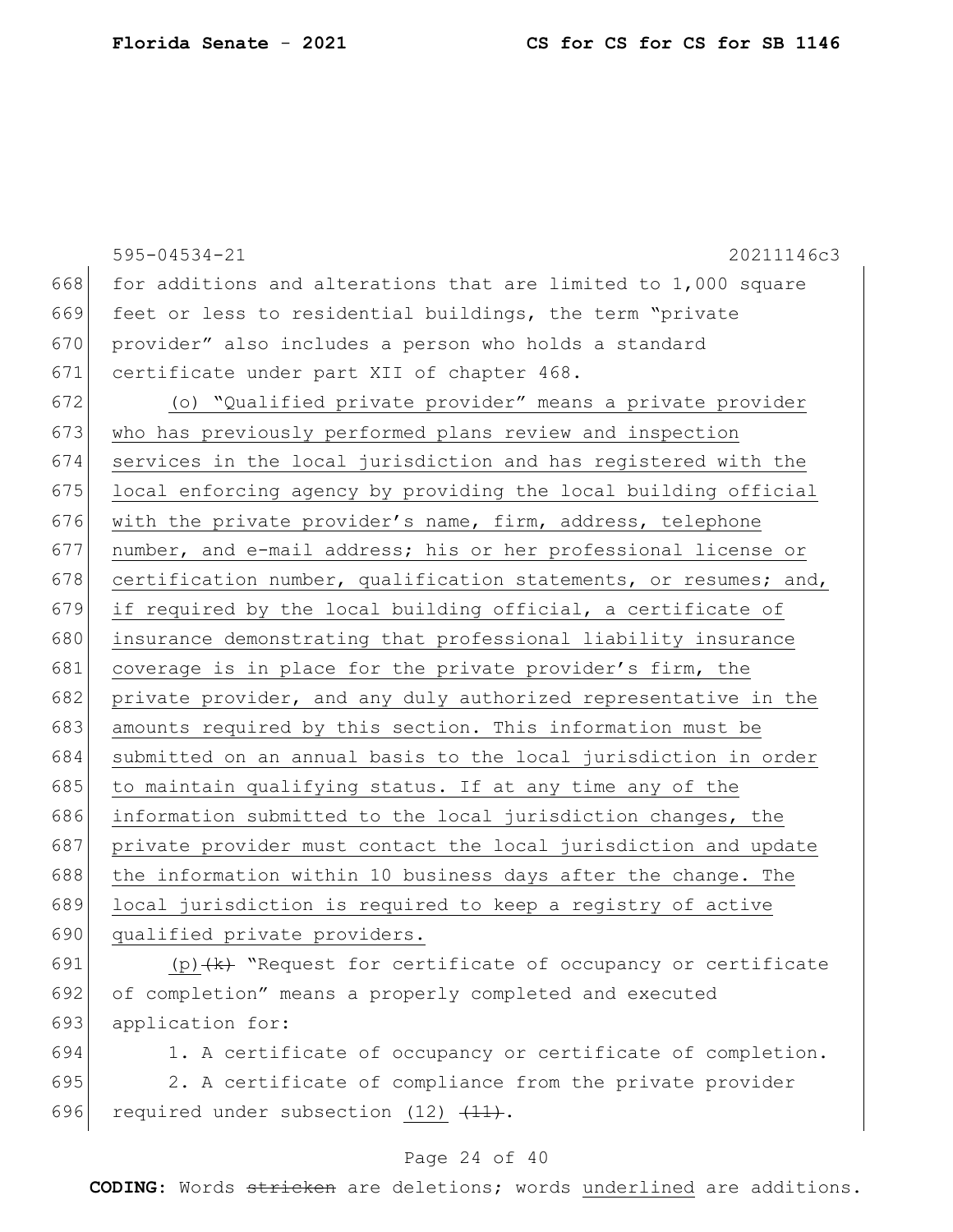595-04534-21 20211146c3 697 3. Any applicable fees. 698 4. Any documents required by the local building official to 699 determine that the fee owner has secured all other government 700 approvals required by law. 701 (q) "Single-trade inspection" means any inspection focused 702 on a single construction trade, such as plumbing, mechanical, or 703 electrical. The term includes, but is not limited to, 704 inspections of door or window replacements; fences and block 705 walls more than 6 feet high from the top of the wall to the 706 bottom of the footing; stucco or plastering; reroofing with no 707 structural alteration; HVAC replacements; ductwork or fan 708 replacements; alteration or installation of wiring, lighting, 709 and service panels; water heater changeouts; sink replacements; 710 and repiping. 711  $(r)$   $(1)$  "Site work" means the portion of a construction 712 project that is not part of the building structure, including, 713 but not limited to, grading, excavation, landscape irrigation, 714 and installation of driveways. 715  $(s)$   $(m)$  "Stop-work order" means the issuance of any written 716 statement, written directive, or written order which states the 717 reason for the order and the conditions under which the cited 718 work will be permitted to resume. 719 (2) 720 (b) If an owner or contractor retains a private provider 721 for purposes of plans review or building inspection services, 722 the local jurisdiction must reduce the permit fee by the amount 723 of cost savings realized by the local enforcement agency for not

- 724 having to perform such services. Such reduction may be
- 725 calculated on a flat fee or percentage basis, or any other

## Page 25 of 40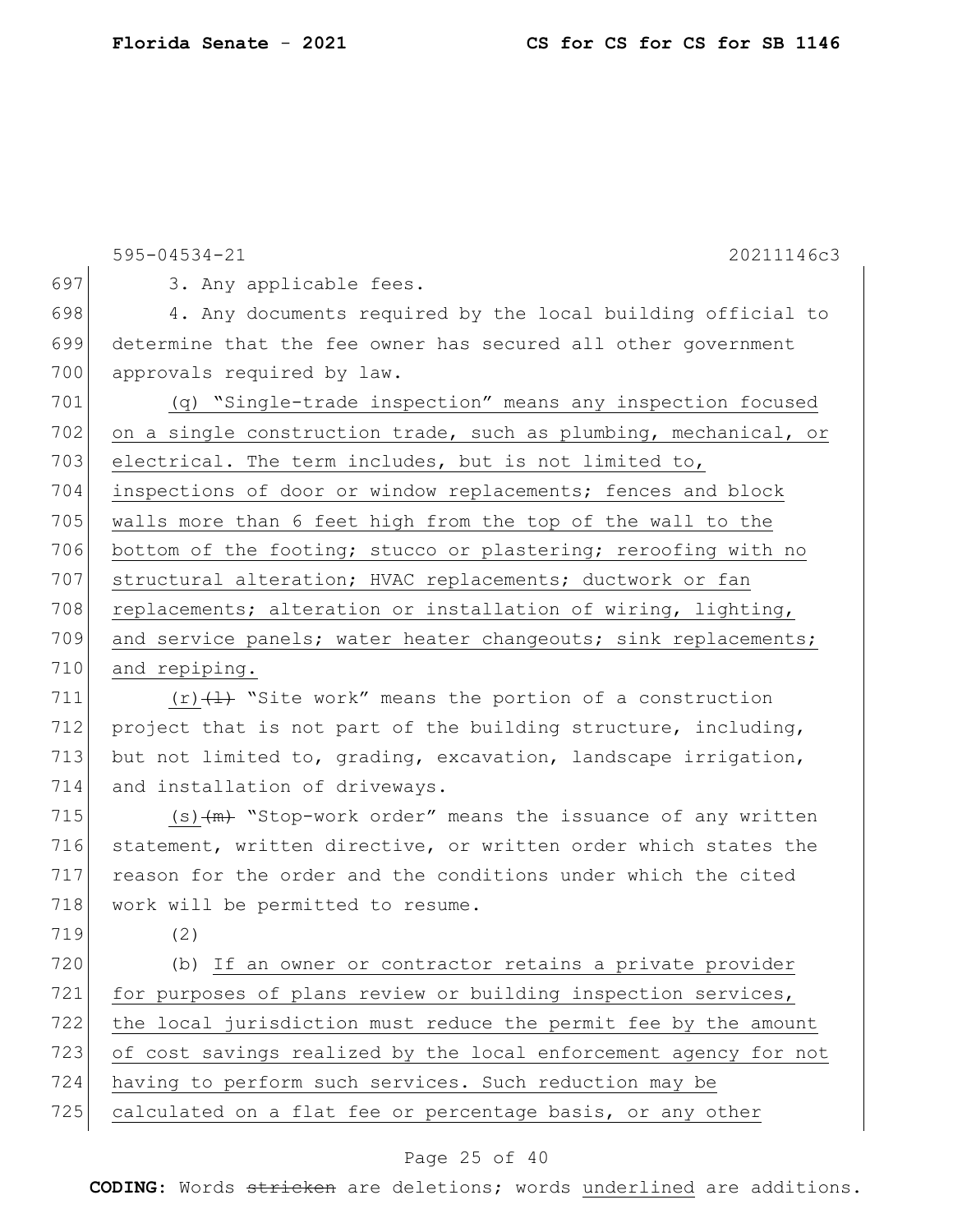595-04534-21 20211146c3 726 reasonable means by which a local enforcement agency assesses 727 the cost for its plans review or inspection services  $H + I$ 728 intent of the Legislature that owners and contractors pay 729 reduced fees related to building permitting requirements when 730 hiring a private provider for plans review and building 731 inspections. A local jurisdiction must calculate the cost 732 savings to the local enforcement agency, based on a fee owner or 733 contractor hiring a private provider to perform plans reviews 734 and building inspections in lieu of the local building official, 735 and reduce the permit fees accordingly. The local jurisdiction 736 may not charge fees for building inspections if the fee owner or 737 contractor hires a private provider to perform such services; 738 however, the local jurisdiction may charge a reasonable 739 administrative fee.

740 (3) A private provider and any duly authorized 741 representative may only perform building code inspection 742 services that are within the disciplines covered by that 743 person's licensure or certification under chapter 468, chapter 744 471, or chapter 481, including single-trade inspections. A 745 private provider may not provide building code inspection 746 services pursuant to this section upon any building designed or 747 constructed by the private provider or the private provider's 748 firm.

749 (4) A fee owner or the fee owner's contractor using a 750 | private provider to provide building code inspection services 751 shall notify the local building official in writing at the time 752 of permit application, or by 2 p.m. local time, 2 business days 753 before the first scheduled inspection by the local building 754 official or building code enforcement agency that for a private

## Page 26 of 40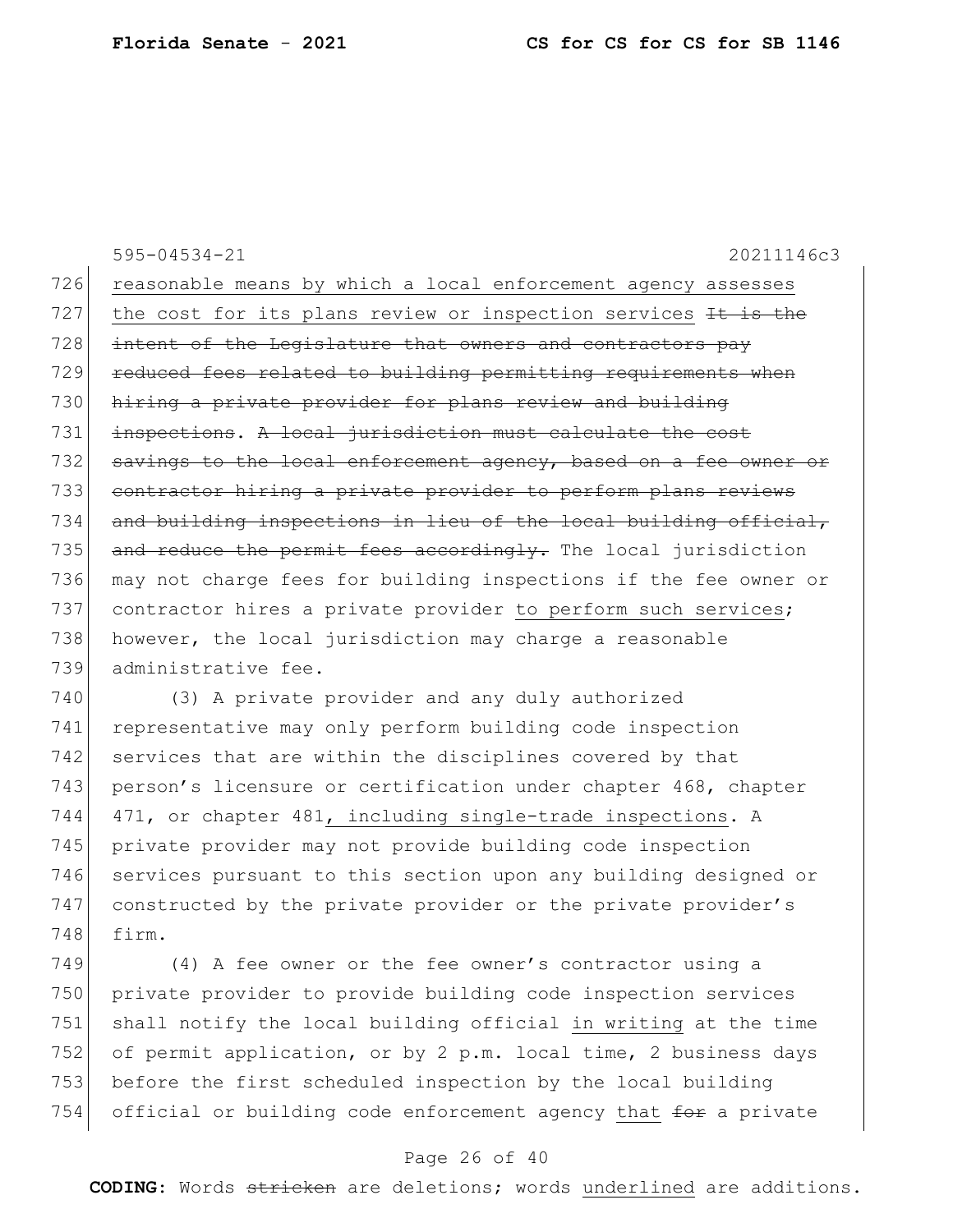|     | 20211146c3<br>$595 - 04534 - 21$                                 |
|-----|------------------------------------------------------------------|
| 755 | provider has been contracted to perform the performing required  |
| 756 | inspections of construction under this section, including        |
| 757 | single-trade inspections, on a form to be adopted by the         |
| 758 | commission. This notice shall include the following information: |
| 759 | (a) The services to be performed by the private provider.        |
| 760 | (b) The name, firm, address, telephone number, and e-mail        |
| 761 | address facsimile number of each private provider who is         |
| 762 | performing or will perform such services, his or her             |
| 763 | professional license or certification number, qualification      |
| 764 | statements or resumes, and, if required by the local building    |
| 765 | official, a certificate of insurance demonstrating that          |
| 766 | professional liability insurance coverage is in place for the    |
| 767 | private provider's firm, the private provider, and any duly      |
| 768 | authorized representative in the amounts required by this        |
| 769 | section.                                                         |
| 770 |                                                                  |
| 771 | However, the notice is not required to include such information  |
| 772 | for private providers who are qualified private providers within |
| 773 | the local jurisdiction and have renewed such designation         |
| 774 | pursuant to this section.                                        |
| 775 | (c) An acknowledgment from the fee owner in substantially        |
| 776 | the following form:                                              |
| 777 |                                                                  |
| 778 | I have elected to use one or more private providers to           |
| 779 | provide building code plans review and/or inspection             |
| 780 | services on the building or structure that is the                |
| 781 | subject of the enclosed permit application, as                   |
| 782 | authorized by s. 553.791, Florida Statutes. I                    |
| 783 | understand that the local building official may not              |
|     |                                                                  |

# Page 27 of 40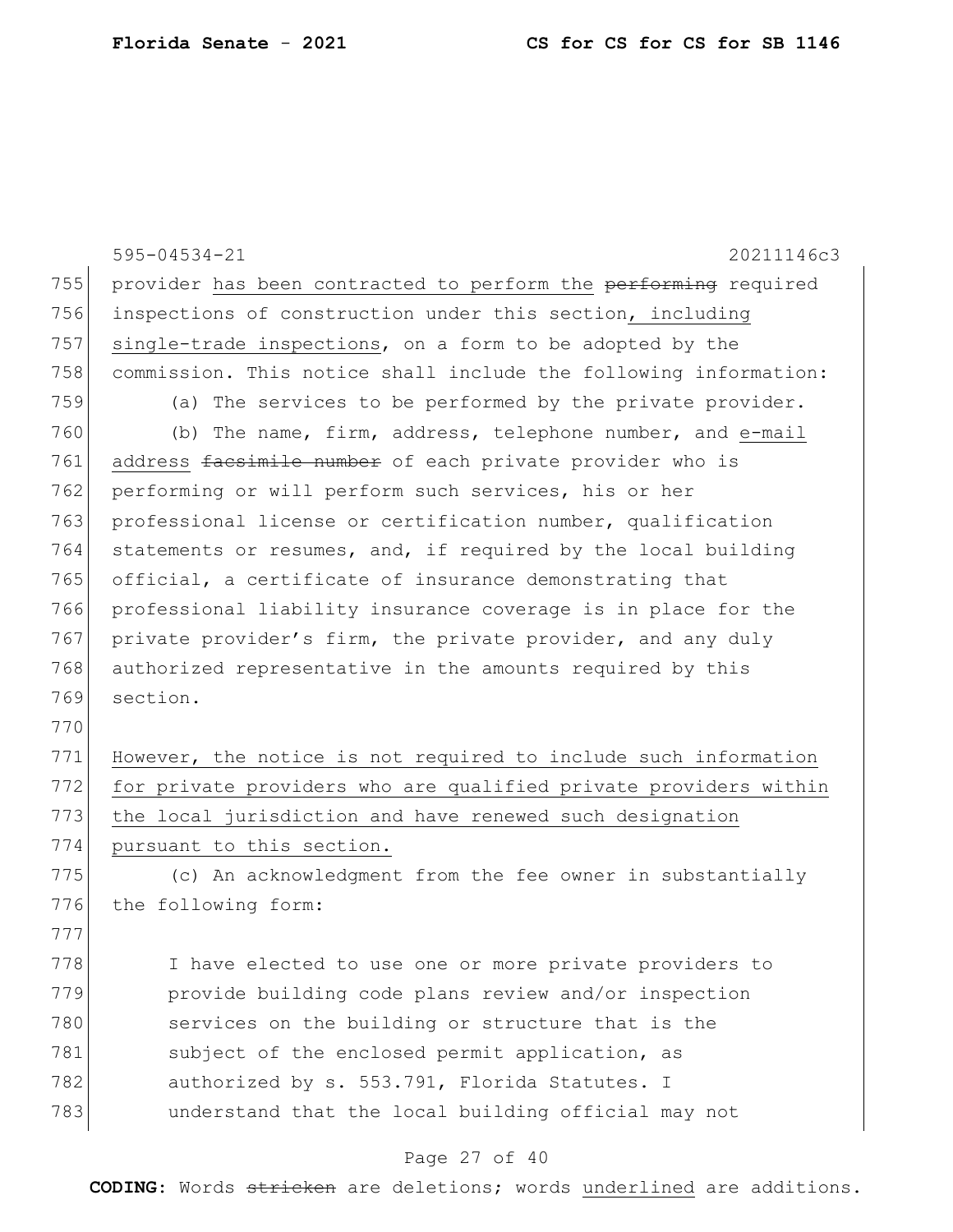|     | $595 - 04534 - 21$<br>20211146c3                       |
|-----|--------------------------------------------------------|
| 784 | review the plans submitted or perform the required     |
| 785 | building inspections to determine compliance with the  |
| 786 | applicable codes, except to the extent specified in    |
| 787 | said law. Instead, plans review and/or required        |
| 788 | building inspections will be performed by licensed or  |
| 789 | certified personnel identified in the application. The |
| 790 | law requires minimum insurance requirements for such   |
| 791 | personnel, but I understand that I may require more    |
| 792 | insurance to protect my interests. By executing this   |
| 793 | form, I acknowledge that I have made inquiry regarding |
| 794 | the competence of the licensed or certified personnel  |
| 795 | and the level of their insurance and am satisfied that |
| 796 | my interests are adequately protected. I agree to      |
| 797 | indemnify, defend, and hold harmless the local         |
| 798 | government, the local building official, and their     |
| 799 | building code enforcement personnel from any and all   |
| 800 | claims arising from my use of these licensed or        |
| 801 | certified personnel to perform building code           |
| 802 | inspection services with respect to the building or    |
| 803 | structure that is the subject of the enclosed permit   |
| 804 | application.                                           |
| 805 |                                                        |

806 If the fee owner or the fee owner's contractor makes any changes 807 to the listed private providers or the services to be provided 808 by those private providers, the fee owner or the fee owner's 809 contractor shall, within 1 business day after any change or 810 within 2 business days before the next scheduled inspection, update the notice to reflect such changes. A change of a duly 812 authorized representative named in the permit application does

## Page 28 of 40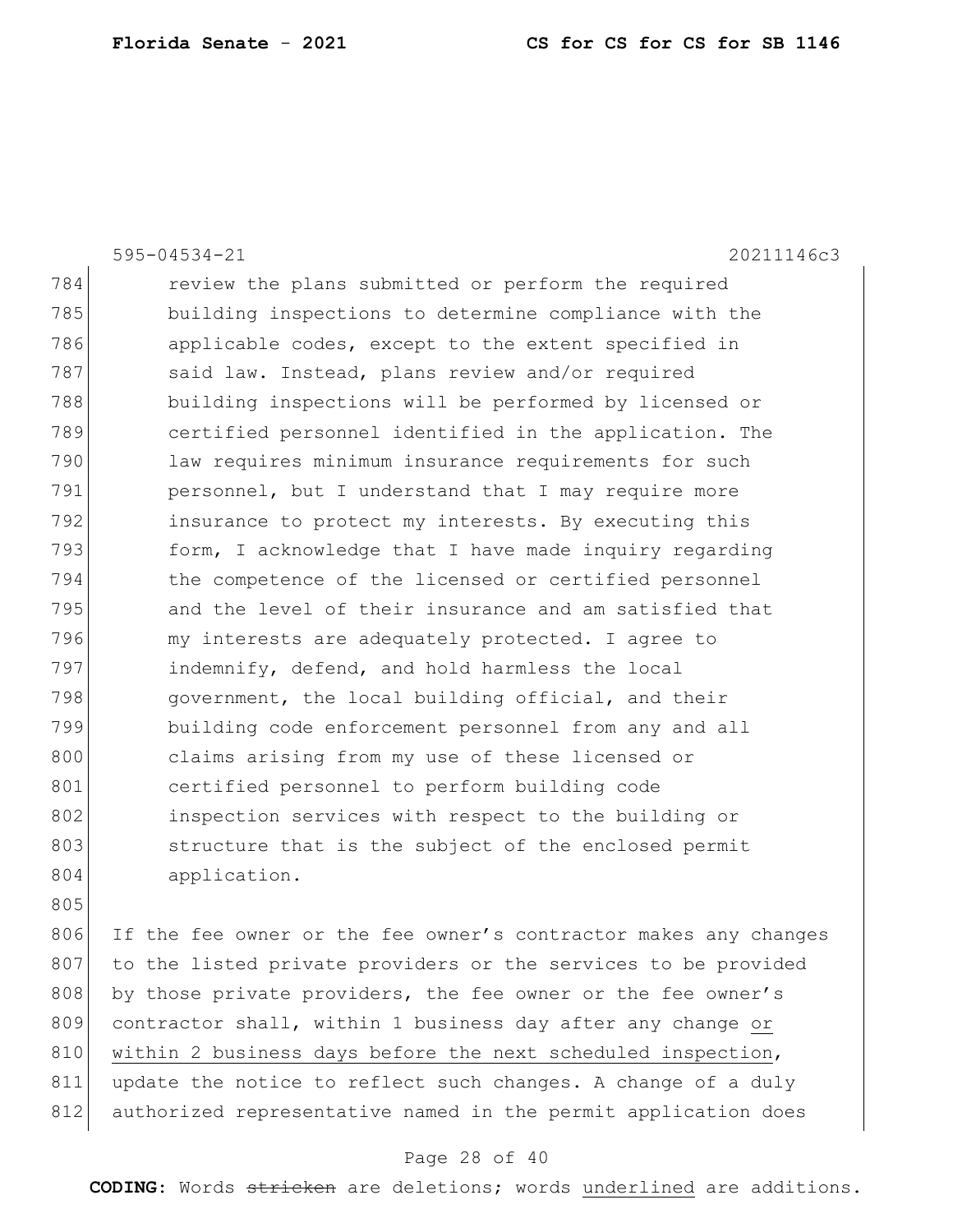|     | $595 - 04534 - 21$<br>20211146c3                                 |
|-----|------------------------------------------------------------------|
| 813 | not require a revision of the permit, and the building code      |
| 814 | enforcement agency shall not charge a fee for making the change. |
| 815 | In addition, the fee owner or the fee owner's contractor shall   |
| 816 | post at the project site, before the commencement of             |
| 817 | construction and updated within 1 business day after any change, |
| 818 | on a form to be adopted by the commission, the name, firm,       |
| 819 | address, telephone number, and facsimile number of each private  |
| 820 | provider who is performing or will perform building code         |
| 821 | inspection services, the type of service being performed, and    |
| 822 | similar information for the primary contact of the private       |
| 823 | provider on the project.                                         |
| 824 | (6) A private provider performing plans review under this        |
| 825 | section shall review the plans to determine compliance with the  |
| 826 | applicable codes. Upon determining that the plans reviewed       |
| 827 | comply with the applicable codes, the private provider shall     |
| 828 | prepare an affidavit or affidavits on a form reasonably          |
| 829 | acceptable to the commission certifying, under oath, that the    |
| 830 | following is true and correct to the best of the private         |
| 831 | provider's knowledge and belief:                                 |
| 832 | (a) The plans were reviewed by the affiant, who is duly          |
| 833 | authorized to perform plans review pursuant to this section and  |
| 834 | holds the appropriate license or certificate.                    |
| 835 | (b) The plans comply with the applicable codes.                  |
| 836 |                                                                  |
| 837 | Such affidavit may bear a written or electronic signature and    |
| 838 | may be submitted electronically to the local building official.  |
| 839 | (7)                                                              |
| 840 | (b) If the local building official provides a written            |
| 841 | notice of plan deficiencies to the permit applicant within the   |

# Page 29 of 40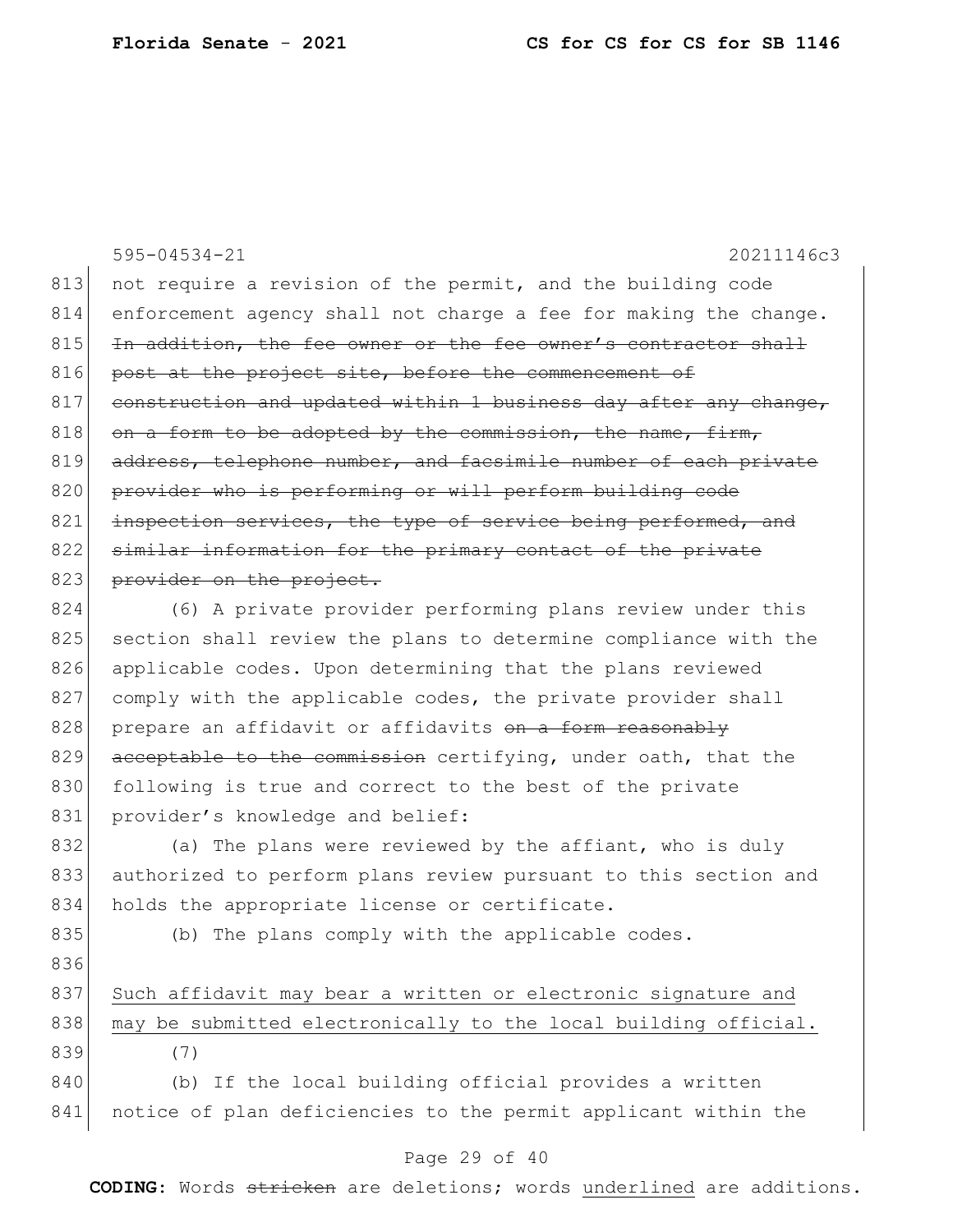595-04534-21 20211146c3 842 prescribed 20-day period, the 20-day period shall be tolled 843 pending resolution of the matter. To resolve the plan 844 deficiencies, the permit applicant may elect to dispute the 845 deficiencies pursuant to subsection  $(14)$   $\overline{+13}$  or to submit 846 revisions to correct the deficiencies. 847 (d) If the local building official provides a second 848 written notice of plan deficiencies to the permit applicant 849 within the prescribed time period, the permit applicant may 850 elect to dispute the deficiencies pursuant to subsection (14)  $851$   $(13)$  or to submit additional revisions to correct the 852 deficiencies. For all revisions submitted after the first 853 revision, the local building official has an additional 5 854 business days from the date of resubmittal to issue the 855 requested permit or to provide a written notice to the permit 856 applicant stating which of the previously identified plan 857 features remain in noncompliance with the applicable codes, with 858 specific reference to the relevant code chapters and sections. 859 (8) A private provider performing required inspections 860 under this section shall inspect each phase of construction as 861 required by the applicable codes. Such inspection may be 862 performed in-person or virtually. The private provider may have 863 shall be permitted to send a duly authorized representative to 864 the building site to perform the required inspections, provided 865 all required reports are prepared by and bear the written or 866 electronic signature of the private provider or the private 867 provider's duly authorized representative. The duly authorized 868 representative must be an employee of the private provider 869 entitled to receive reemployment assistance benefits under 870 chapter 443. The contractor's contractual or legal obligations

#### Page 30 of 40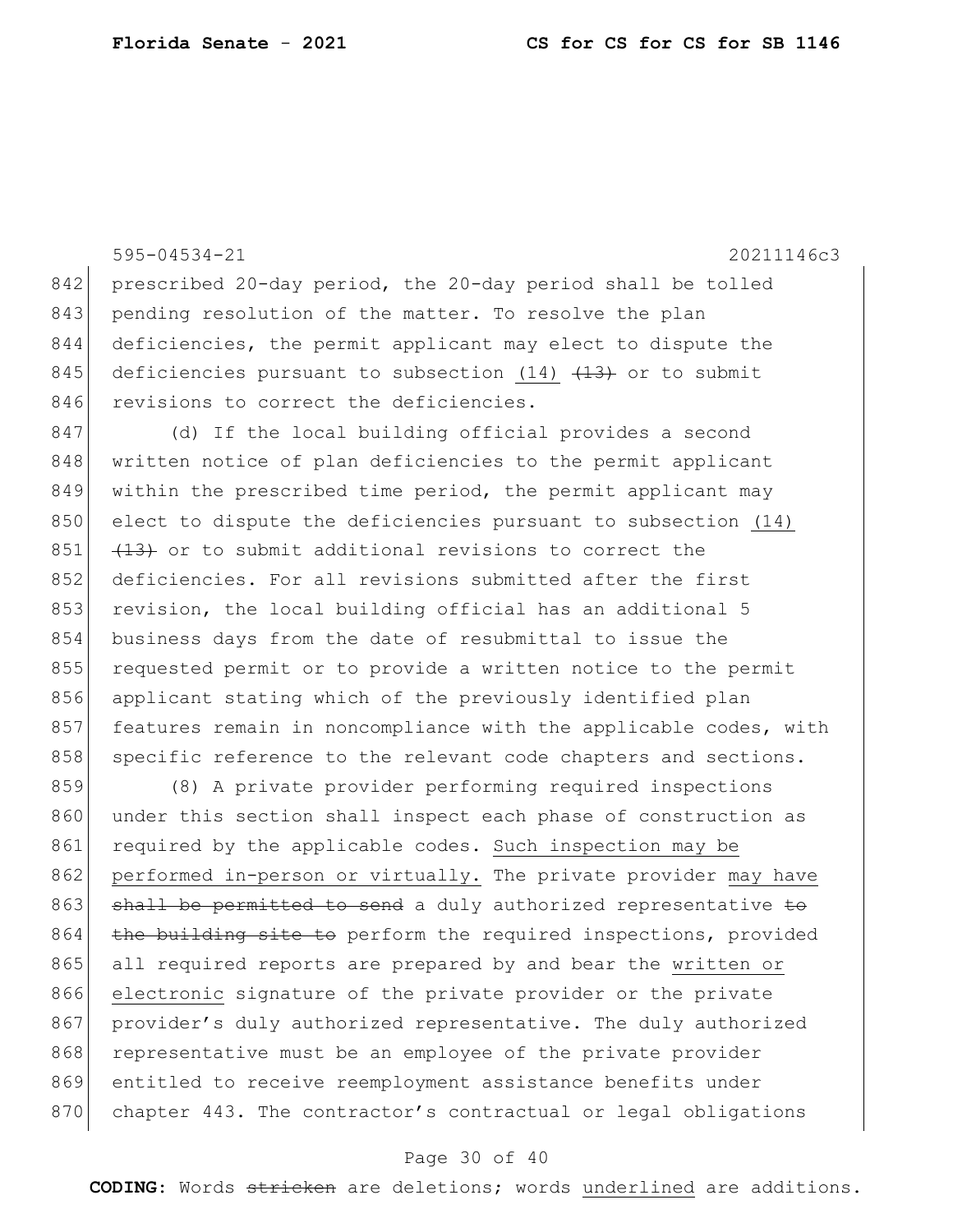595-04534-21 20211146c3 871 are not relieved by any action of the private provider. 872 (9) A private provider performing required inspections 873 under this section shall provide notice to the local building 874 official of the date and approximate time of any such inspection 875 no later than the prior business day by 2 p.m. local time or by 876 any later time permitted by the local building official in that 877 jurisdiction. The local building official may not prohibit the 878 private provider from performing any inspection outside the 879 local building official's normal operating hours, including 880 after hours, weekends, or holidays. The local building official 881 may visit the building site as often as necessary to verify that 882 the private provider is performing all required inspections. A 883 deficiency notice must be posted at the job site by the private 884 provider, the duly authorized representative of the private 885 provider, or the building department whenever a noncomplying 886 item related to the building code or the permitted documents is 887 found. Such notice may be physically posted at the job site or 888 electronically posted. After corrections are made, the item must 889 be reinspected by the private provider or representative before 890 being concealed. Reinspection or reaudit fees shall not be 891 charged by the local jurisdiction as a result of the local 892 jurisdiction's audit inspection occurring before the performance 893 of the private provider's inspection or for any other 894 administrative matter not involving the detection of a violation 895 of the building code or a permit requirement. 896 (10) If equipment replacements and repairs must be 897 performed in an emergency situation, subject to the emergency 898 permitting provisions of the Florida Building Code, a private 899 provider may perform emergency inspection services without first

## Page 31 of 40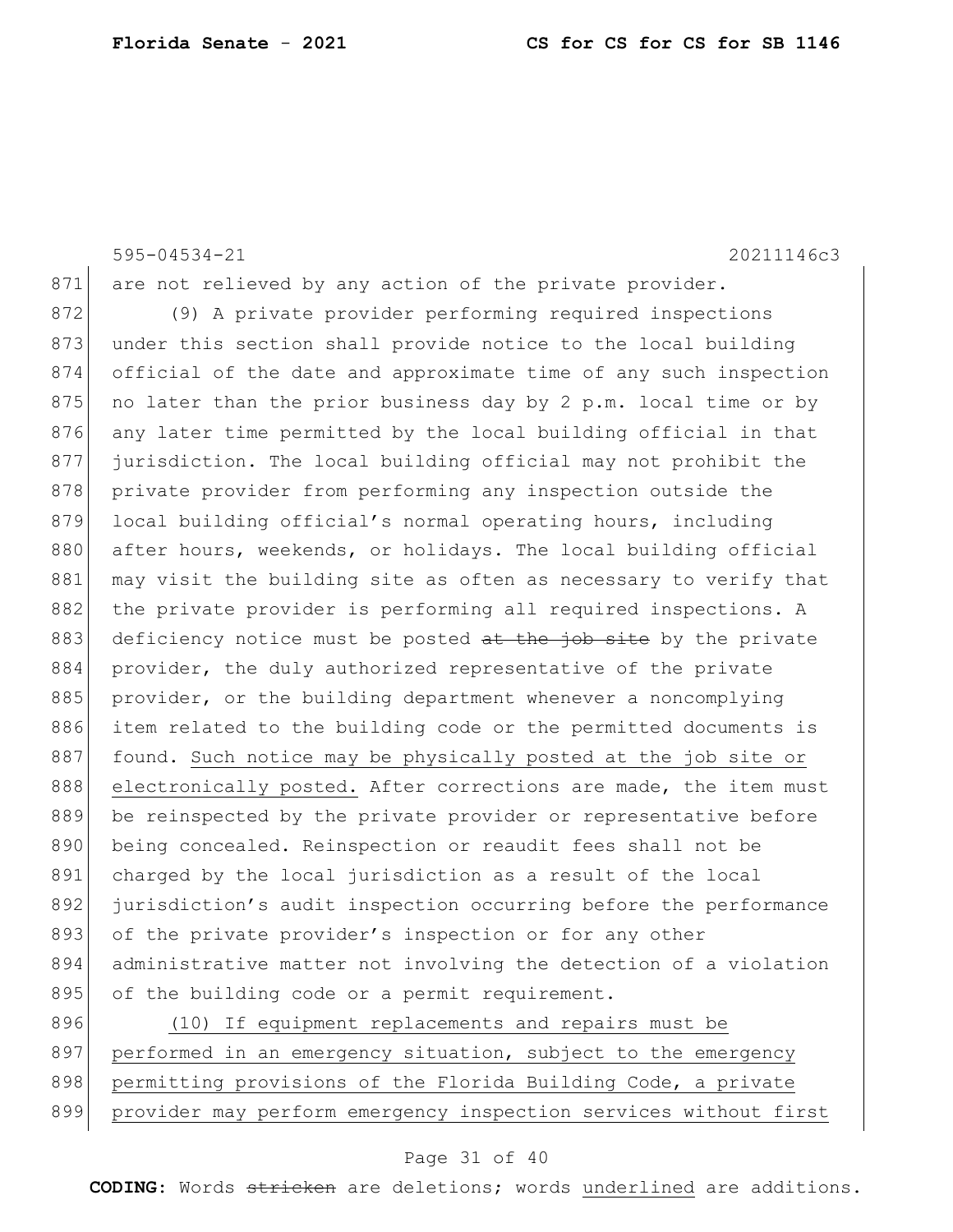595-04534-21 20211146c3 900 notifying the local building official pursuant to subsection 901 (9). A private provider must conduct the inspection within 3 902 business days after being contacted to conduct an emergency 903 inspection and must submit the inspection report to the local 904 building official within 1 day after the inspection is 905 completed. 906  $(11)$   $(10)$  Upon completing the required inspections at each 907 applicable phase of construction, the private provider shall 908 record such inspections on a form acceptable to the local 909 building official. The form must bear the written or electronic 910 signature of be signed by the provider or the provider's duly 911 authorized representative. These inspection records shall 912 reflect those inspections required by the applicable codes of 913 each phase of construction for which permitting by a local 914 enforcement agency is required. The private provider, upon 915 completion of the required inspection before leaving the project 916  $\frac{1}{100}$  site, shall post each completed inspection record, indicating 917 pass or fail,  $at$  the site and provide the record to the local 918 building official within 2 business days. Such inspection record 919 may be electronically posted by the private provider or the 920 private provider may post such inspection record physically at 921 the project site. The private provider may electronically 922 transmit the record to the local building official. The local 923 building official may waive the requirement to provide a record 924 of each inspection within 2 business days if the record is 925 electronically posted or posted at the project site and all such 926 inspection records are submitted with the certificate of 927 compliance. Unless the records have been electronically posted, 928 records of all required and completed inspections shall be

#### Page 32 of 40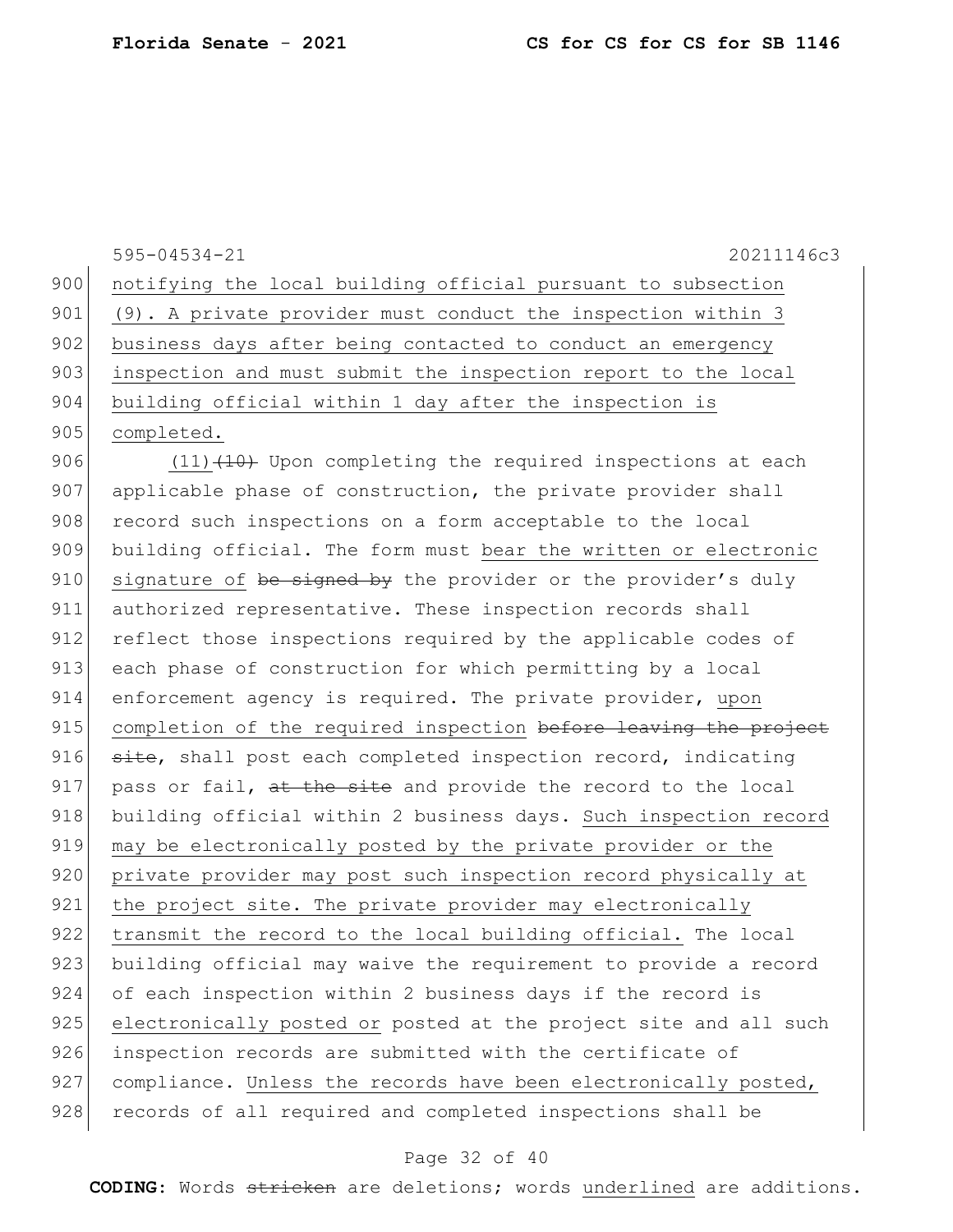|     | $595 - 04534 - 21$<br>20211146c3                                 |
|-----|------------------------------------------------------------------|
| 929 | maintained at the building site at all times and made available  |
| 930 | for review by the local building official. The private provider  |
| 931 | shall report to the local enforcement agency any condition that  |
| 932 | poses an immediate threat to public safety and welfare.          |
| 933 | $(12)$ $(11)$ Upon completion of all required inspections, the   |
| 934 | private provider shall prepare a certificate of compliance, on a |
| 935 | form acceptable to the local building official, summarizing the  |
| 936 | inspections performed and including a written representation,    |
| 937 | under oath, that the stated inspections have been performed and  |
| 938 | that, to the best of the private provider's knowledge and        |
| 939 | belief, the building construction inspected complies with the    |
| 940 | approved plans and applicable codes. The statement required of   |
| 941 | the private provider shall be substantially in the following     |
| 942 | form and shall be signed and sealed by a private provider as     |
| 943 | established in subsection (1) or may be electronically           |
| 944 | transmitted to the local building official:                      |
| 945 |                                                                  |
| 946 | To the best of my knowledge and belief, the building             |
| 947 | components and site improvements outlined herein and             |
| 948 | inspected under my authority have been completed in              |
| 949 | conformance with the approved plans and the applicable           |
| 950 | codes.                                                           |
| 951 |                                                                  |
| 952 | $(13)$ $(12)$ No more than 2 business days after receipt of a    |
| 953 | request for a certificate of occupancy or certificate of         |
| 954 | completion and the applicant's presentation of a certificate of  |
| 955 | compliance and approval of all other government approvals        |
| 956 | required by law, the local building official shall issue the     |
| 957 | certificate of occupancy or certificate of completion or provide |
|     |                                                                  |

# Page 33 of 40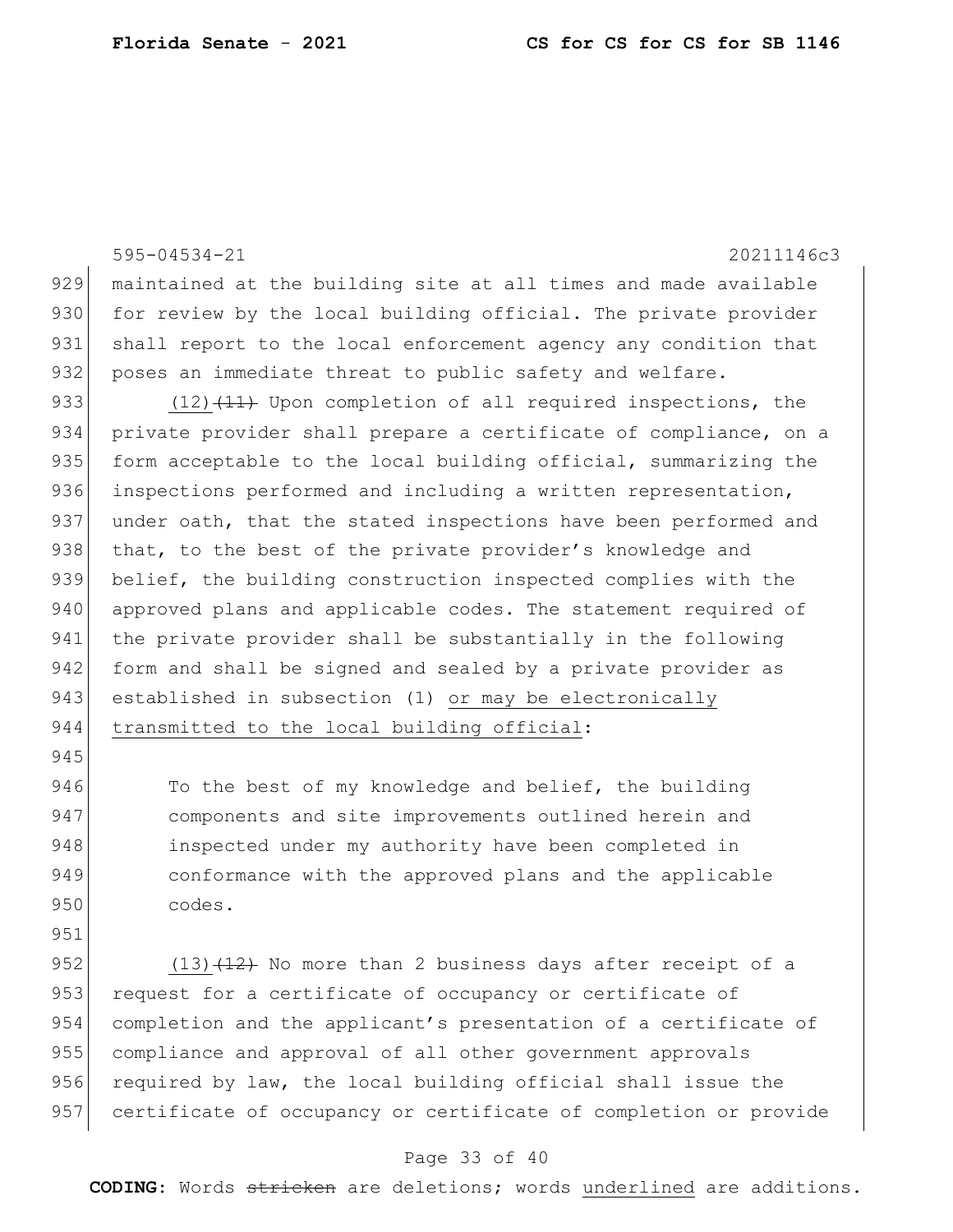595-04534-21 20211146c3 958 a notice to the applicant identifying the specific deficiencies, 959 as well as the specific code chapters and sections. If the local 960 building official does not provide notice of the deficiencies 961 within the prescribed 2-day period, the request for a 962 certificate of occupancy or certificate of completion shall be 963 deemed granted and the certificate of occupancy or certificate 964 of completion shall be issued by the local building official on 965 the next business day. To resolve any identified deficiencies, 966 the applicant may elect to dispute the deficiencies pursuant to 967 subsection (14)  $(13)$  or to submit a corrected request for a 968 certificate of occupancy or certificate of completion. 969  $(15)$   $(14)$  For the purposes of this section, any notice to be

970 provided by the local building official shall be deemed to be 971 provided to the person or entity when successfully transmitted 972 to the e-mail address facsimile number listed for that person or 973 entity in the permit application or revised permit application, 974 or, if no e-mail address  $f$  a simile number is stated, when  $975$  actually received by that person or entity.

976 (16)(a)  $\left(16\right)$  (a)  $\left(15\right)$  A local enforcement agency, local building 977 official, or local government may not adopt or enforce any laws, 978 rules, procedures, policies, qualifications, or standards more 979 stringent than those prescribed by this section.

980 (b) A local enforcement agency, local building official, or 981 local government may establish, for private providers and duly 982 authorized representatives working within that jurisdiction, a 983 system of registration to verify compliance with the licensure 984 requirements of paragraph (1)(n)  $\left(1\right)\left(1\right)$  and the insurance 985 requirements of subsection (17). Such registration must be 986 distinct from the registry of qualified private providers  $(16)$ .

## Page 34 of 40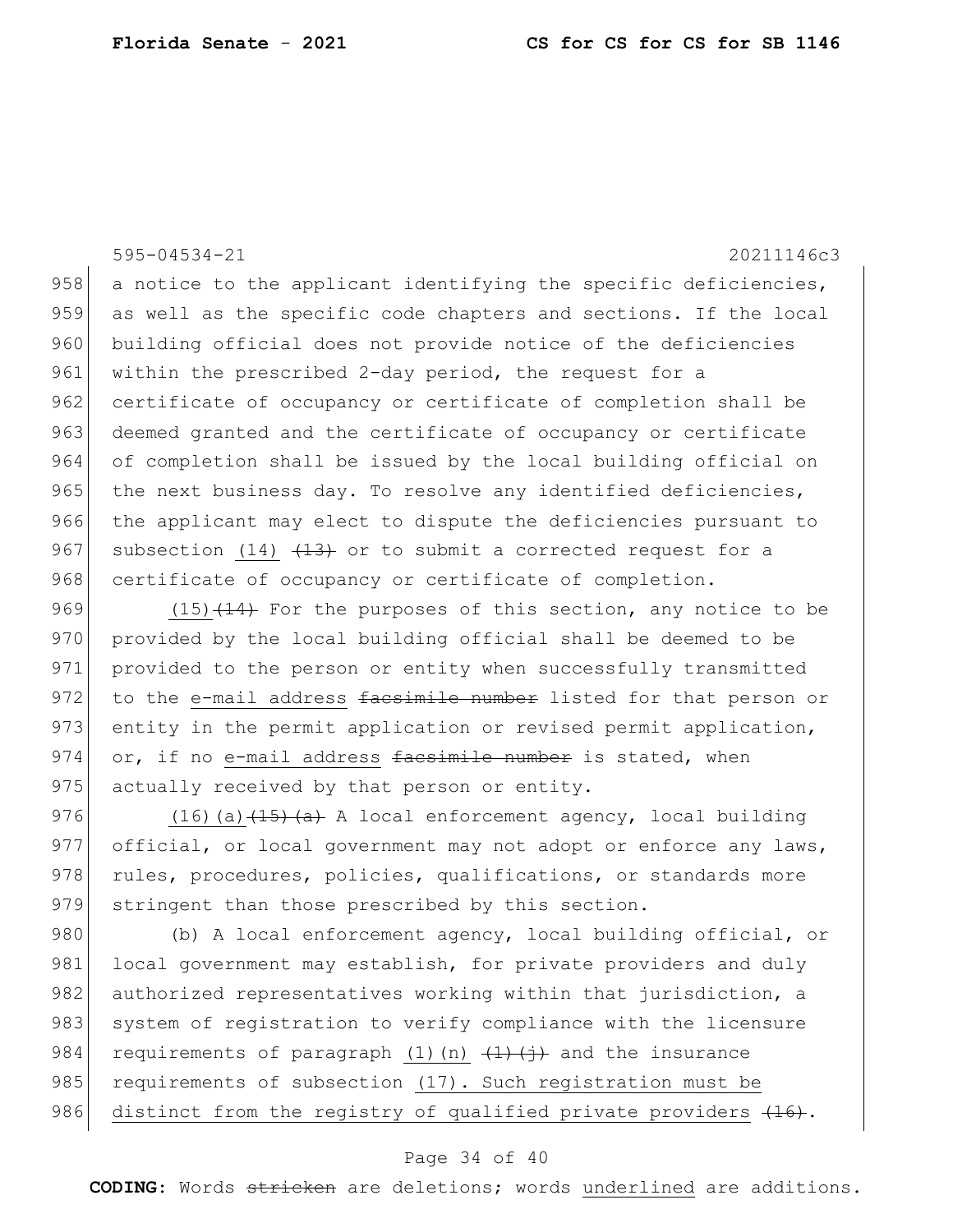|      | $595 - 04534 - 21$<br>20211146c3                                 |
|------|------------------------------------------------------------------|
| 987  | (c) This section does not limit the authority of the local       |
| 988  | building official to issue a stop-work order for a building      |
| 989  | project or any portion of the project, as provided by law, if    |
| 990  | the official determines that a condition on the building site    |
| 991  | constitutes an immediate threat to public safety and welfare.    |
| 992  | (21) Notwithstanding any other law, a county, a                  |
| 993  | municipality, a school district, or an independent special       |
| 994  | district may elect to use a private provider to provide building |
| 995  | code inspection services for a public works project, an          |
| 996  | improvement, a building, or any other structure that is owned by |
| 997  | the county, municipality, school district, or independent        |
| 998  | special district.                                                |
| 999  | Section 8. Paragraph (a) of subsection (8) and subsection        |
| 1000 | (14) of section 553.842, Florida Statutes, are amended to read:  |
| 1001 | 553.842 Product evaluation and approval.-                        |
| 1002 | (8) The commission may adopt rules to approve the following      |
| 1003 | types of entities that produce information on which product      |
| 1004 | approvals are based. All of the following entities, including    |
| 1005 | engineers and architects, must comply with a nationally          |
| 1006 | recognized standard demonstrating independence or no conflict of |
| 1007 | interest:                                                        |
| 1008 | (a) Evaluation entities approved under pursuant to this          |
| 1009 | paragraph or that meet the criteria for approval adopted by the  |
| 1010 | commission by rule. The commission shall specifically approve    |
| 1011 | the National Evaluation Service, the International Association   |
| 1012 | of Plumbing and Mechanical Officials Evaluation Service, the     |
| 1013 | International Code Council Evaluation Services, Underwriters     |
| 1014 | Laboratories, LLC, Intertek Testing Services NA, Inc., and the   |
| 1015 | Miami-Dade County Building Code Compliance Office Product        |

# Page 35 of 40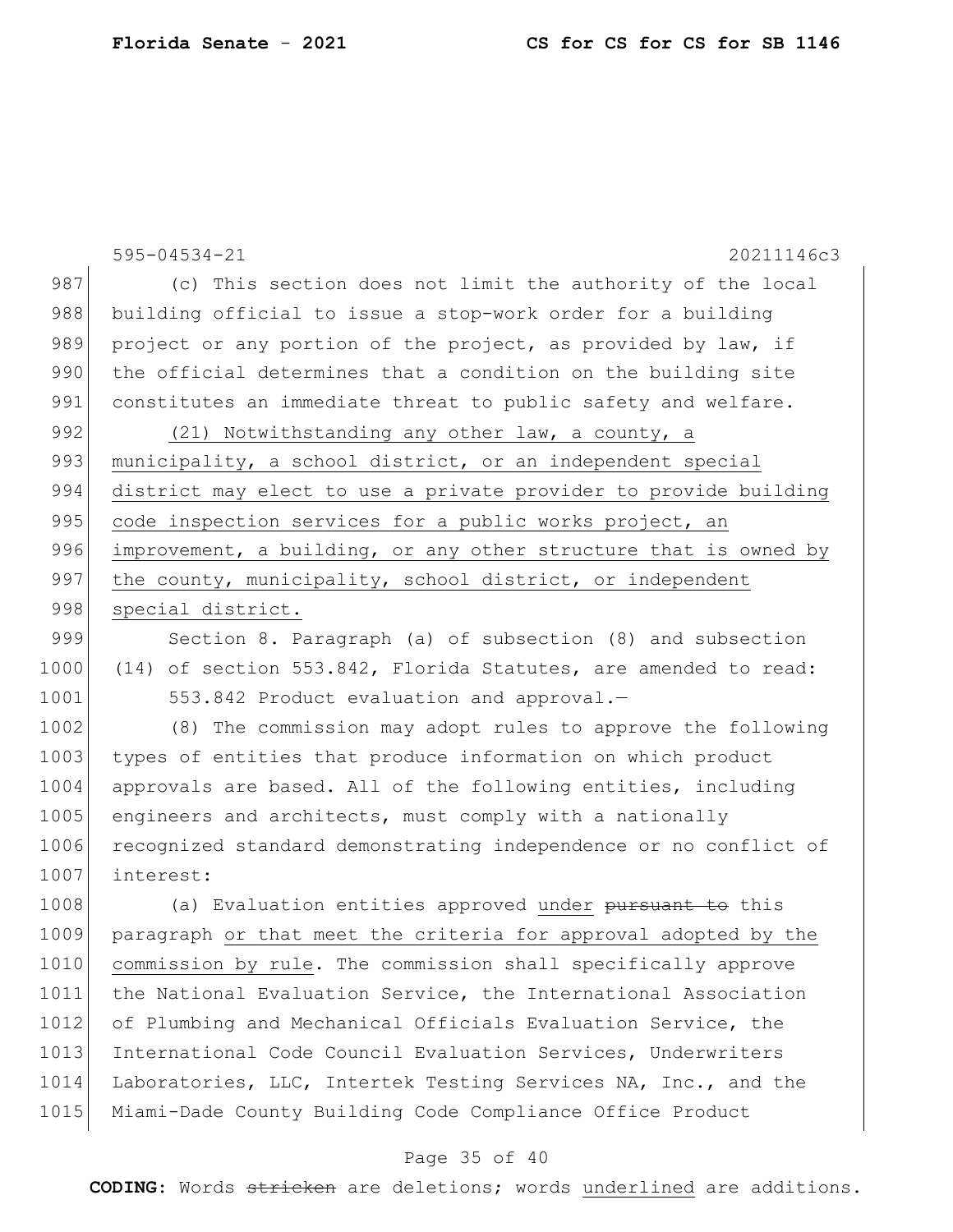595-04534-21 20211146c3 1016 Control Division. Architects and engineers licensed in this 1017 state are also approved to conduct product evaluations as 1018 provided in subsection (5). 1019 (14) The commission shall by rule establish criteria for 1020 revocation of product approvals as well as suspension revocation 1021 of approvals of product evaluation entities, including those 1022 approved pursuant to paragraph (8)(a), and suspension or 1023 revocation of approvals of testing laboratories, quality 1024 assurance entities, certification agencies, and validation 1025 entities. Suspension and revocation is governed by s. 120.60 and 1026 the uniform rules of procedure. 1027 Section 9. Paragraph (a) of subsection (7) of section 1028 553.80, Florida Statutes, is amended to read: 1029 553.80 Enforcement.— 1030 (7)(a) The governing bodies of local governments may 1031 provide a schedule of reasonable fees, as authorized by s. 1032 125.56(2) or s. 166.222 and this section, for enforcing this 1033 part. These fees, and any fines or investment earnings related 1034 to the fees, shall be used solely for carrying out the local 1035 government's responsibilities in enforcing the Florida Building 1036 Code. When providing a schedule of reasonable fees, the total 1037 estimated annual revenue derived from fees, and the fines and 1038 investment earnings related to the fees, may not exceed the 1039 total estimated annual costs of allowable activities. Any 1040 unexpended balances shall be carried forward to future years for 1041 allowable activities or shall be refunded at the discretion of 1042 the local government. A local government may not carry forward 1043 an amount exceeding the average of its operating budget for 1044 enforcing the Florida Building Code for the previous 4 fiscal

#### Page 36 of 40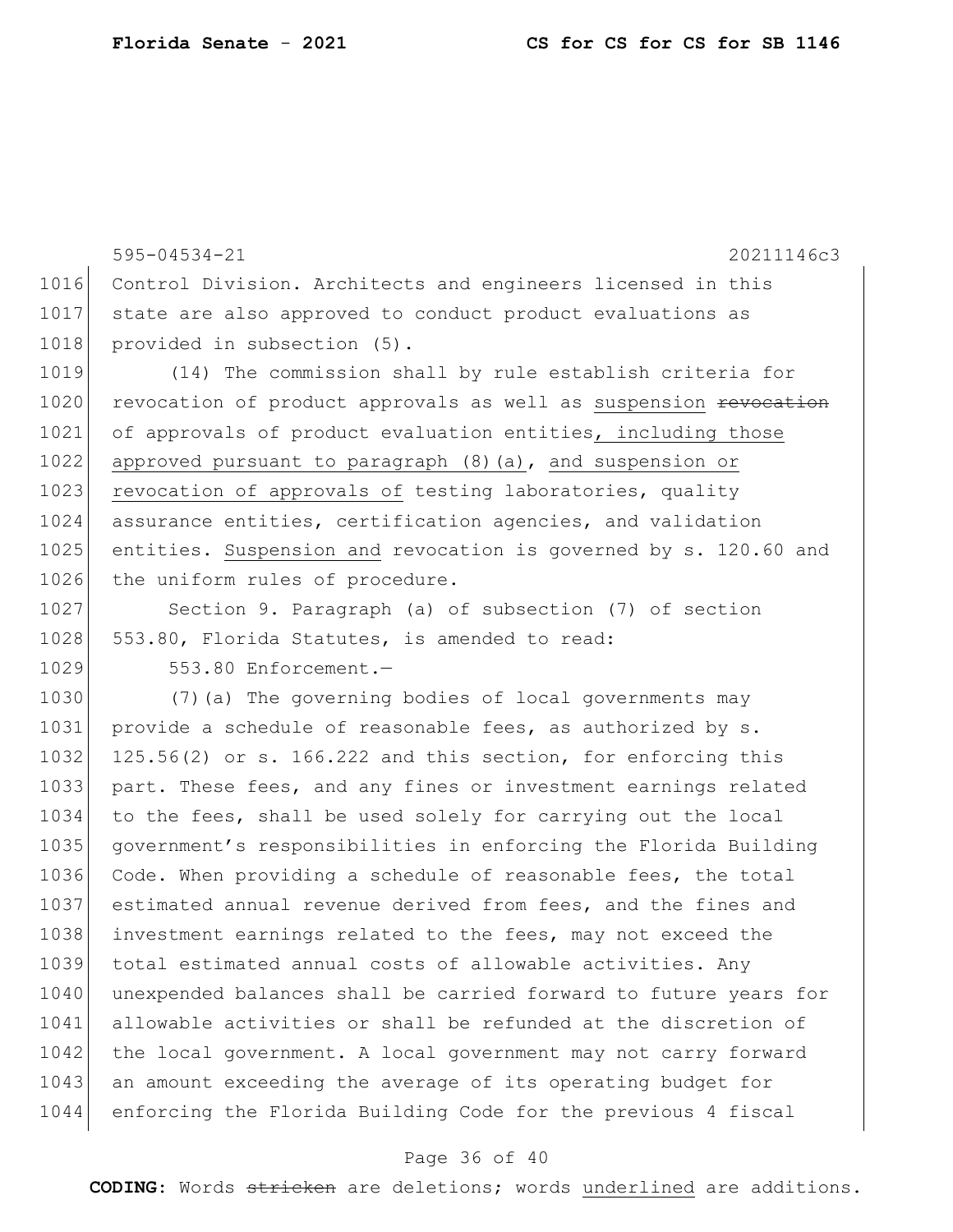595-04534-21 20211146c3

1045 years. For purposes of this subsection, the term "operating" 1046 budget" does not include reserve amounts. Any amount exceeding 1047 this limit must be used as authorized in subparagraph 2. 1048 However, a local government which established, as of January 1, 1049 2019, a Building Inspections Fund Advisory Board consisting of 1050 five members from the construction stakeholder community and 1051 carries an unexpended balance in excess of the average of its 1052 operating budget for the previous 4 fiscal years may continue to 1053 carry such excess funds forward upon the recommendation of the 1054 advisory board. The basis for a fee structure for allowable 1055 activities shall relate to the level of service provided by the 1056 local government and shall include consideration for refunding 1057 fees due to reduced services based on services provided as 1058 prescribed by s. 553.791, but not provided by the local 1059 government. Fees charged shall be consistently applied.

1060 1. As used in this subsection, the phrase "enforcing the 1061 Florida Building Code" includes the direct costs and reasonable 1062 indirect costs associated with review of building plans, 1063 building inspections, reinspections, and building permit 1064 processing; building code enforcement; and fire inspections 1065 associated with new construction. The phrase may also include 1066 training costs associated with the enforcement of the Florida 1067 Building Code and enforcement action pertaining to unlicensed 1068 contractor activity to the extent not funded by other user fees.

1069 2. A local government must use any excess funds that it is 1070 prohibited from carrying forward to rebate and reduce fees, or 1071 pay for the construction of a building or structure that houses 1072 a local government's building code enforcement agency or 1073 provides training programs for building officials, inspectors,

#### Page 37 of 40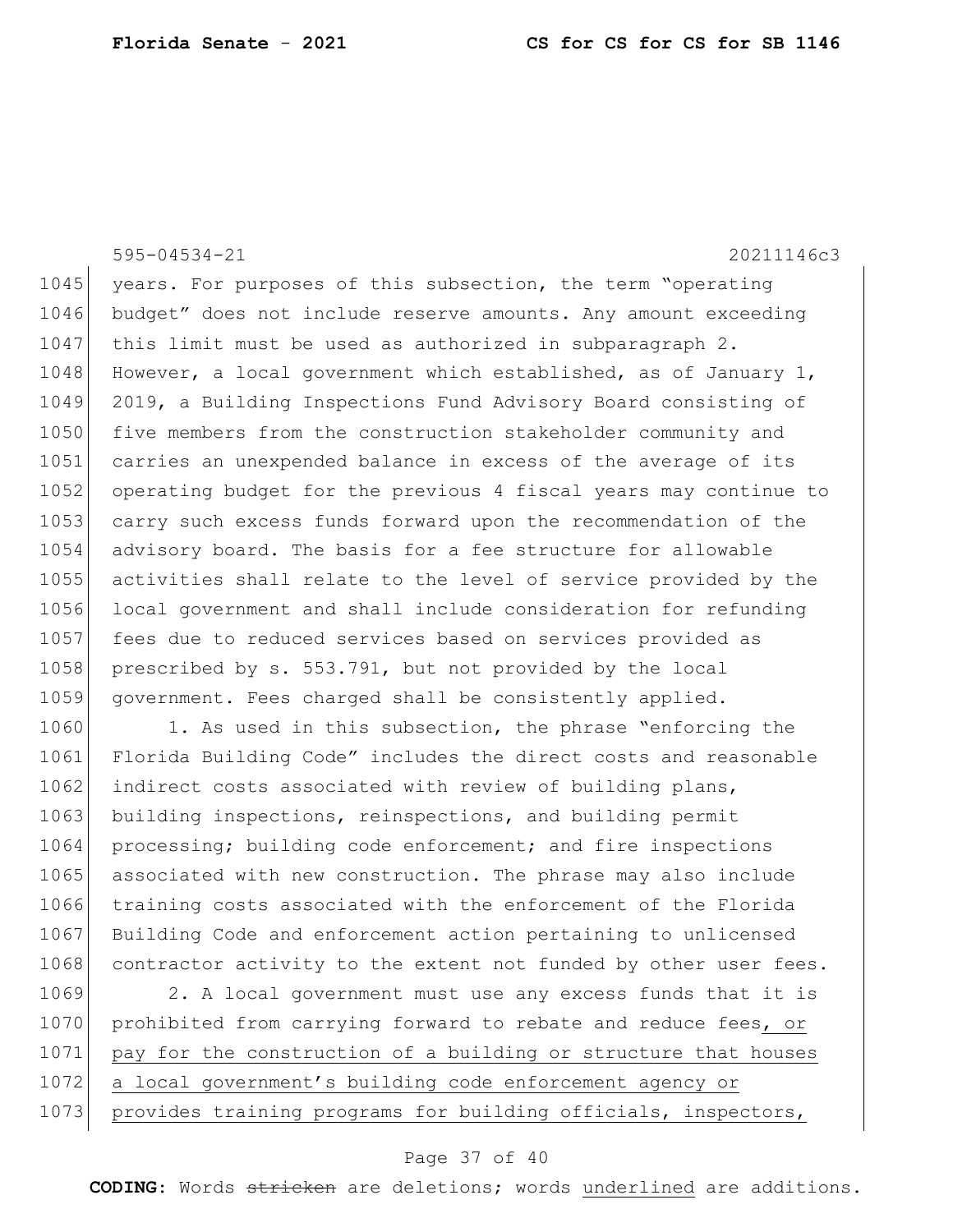|      | $595 - 04534 - 21$<br>20211146c3                                 |
|------|------------------------------------------------------------------|
| 1074 | or plans examiners associated with the enforcement of the        |
| 1075 | Florida Building Code. Excess funds used to construct such a     |
|      | building or structure must be designated for such purpose by the |
|      | local government and may not be carried forward for more than 4  |
|      | consecutive years.                                               |
|      | 3. The following activities may not be funded with fees          |
|      | adopted for enforcing the Florida Building Code:                 |
|      | a. Planning and zoning or other general government               |
|      | activities.                                                      |
|      | b. Inspections of public buildings for a reduced fee or no       |
|      | fee.                                                             |
|      | c. Public information requests, community functions,             |
|      | boards, and any program not directly related to enforcement of   |
|      | the Florida Building Code.                                       |
|      | d. Enforcement and implementation of any other local             |
|      | ordinance, excluding validly adopted local amendments to the     |
|      | Florida Building Code and excluding any local ordinance directly |
|      | related to enforcing the Florida Building Code as defined in     |
|      | subparagraph 1.                                                  |
|      | 4. A local government shall use recognized management,           |
|      | accounting, and oversight practices to ensure that fees, fines,  |
|      | and investment earnings generated under this subsection are      |
|      | maintained and allocated or used solely for the purposes         |
|      | described in subparagraph 1.                                     |
|      | 5. The local enforcement agency, independent district, or        |
|      | special district may not require at any time, including at the   |
|      | time of application for a permit, the payment of any additional  |
|      | fees, charges, or expenses associated with:                      |
|      | a. Providing proof of licensure pursuant to chapter 489;         |
|      |                                                                  |

# Page 38 of 40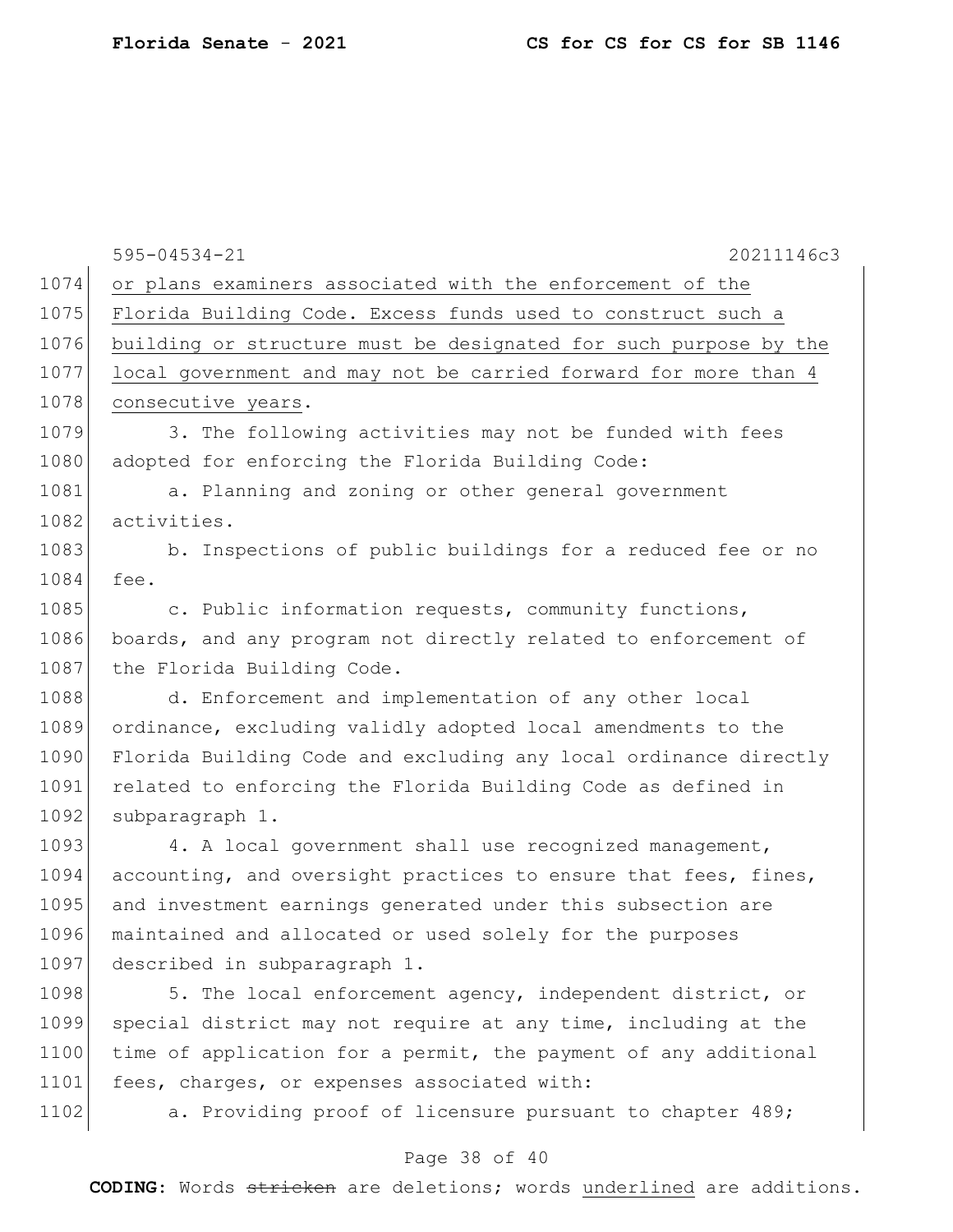595-04534-21 20211146c3 1103 b. Recording or filing a license issued pursuant to this 1104 chapter; 1105 c. Providing, recording, or filing evidence of workers' 1106 compensation insurance coverage as required by chapter 440; or 1107 d. Charging surcharges or other similar fees not directly 1108 related to enforcing the Florida Building Code. 1109 Section 10. Paragraph (bb) of subsection (1) of section 1110 125.01, Florida Statutes, is amended to read: 1111 125.01 Powers and duties.-1112 (1) The legislative and governing body of a county shall 1113 have the power to carry on county government. To the extent not 1114 inconsistent with general or special law, this power includes, 1115 but is not restricted to, the power to: 1116 (bb) Enforce the Florida Building Code, as provided in s. 1117  $553.80<sub>r</sub>$  and adopt and enforce local technical amendments to the 1118 Florida Building Code as provided in s. 553.73(4), pursuant to 1119  $s. 553.73(4)(b)$  and  $(c).$ 1120 Section 11. Subsection (1) of section 125.56, Florida 1121 Statutes, is amended to read: 1122 125.56 Enforcement and amendment of the Florida Building 1123 Code and the Florida Fire Prevention Code; inspection fees; 1124 inspectors; etc.— 1125 (1) The board of county commissioners of each of the 1126 several counties of the state may enforce the Florida Building 1127 Code and the Florida Fire Prevention Code $\tau$  as provided in ss. 1128  $553.80$ , 633.206, and 633.208, and, at its discretion, adopt 1129 local technical amendments to the Florida Building Code as 1130 provided in s. 553.73(4), pursuant to s. 553.73(4)(b) and  $(c)$ 1131 and local technical amendments to the Florida Fire Prevention

## Page 39 of 40